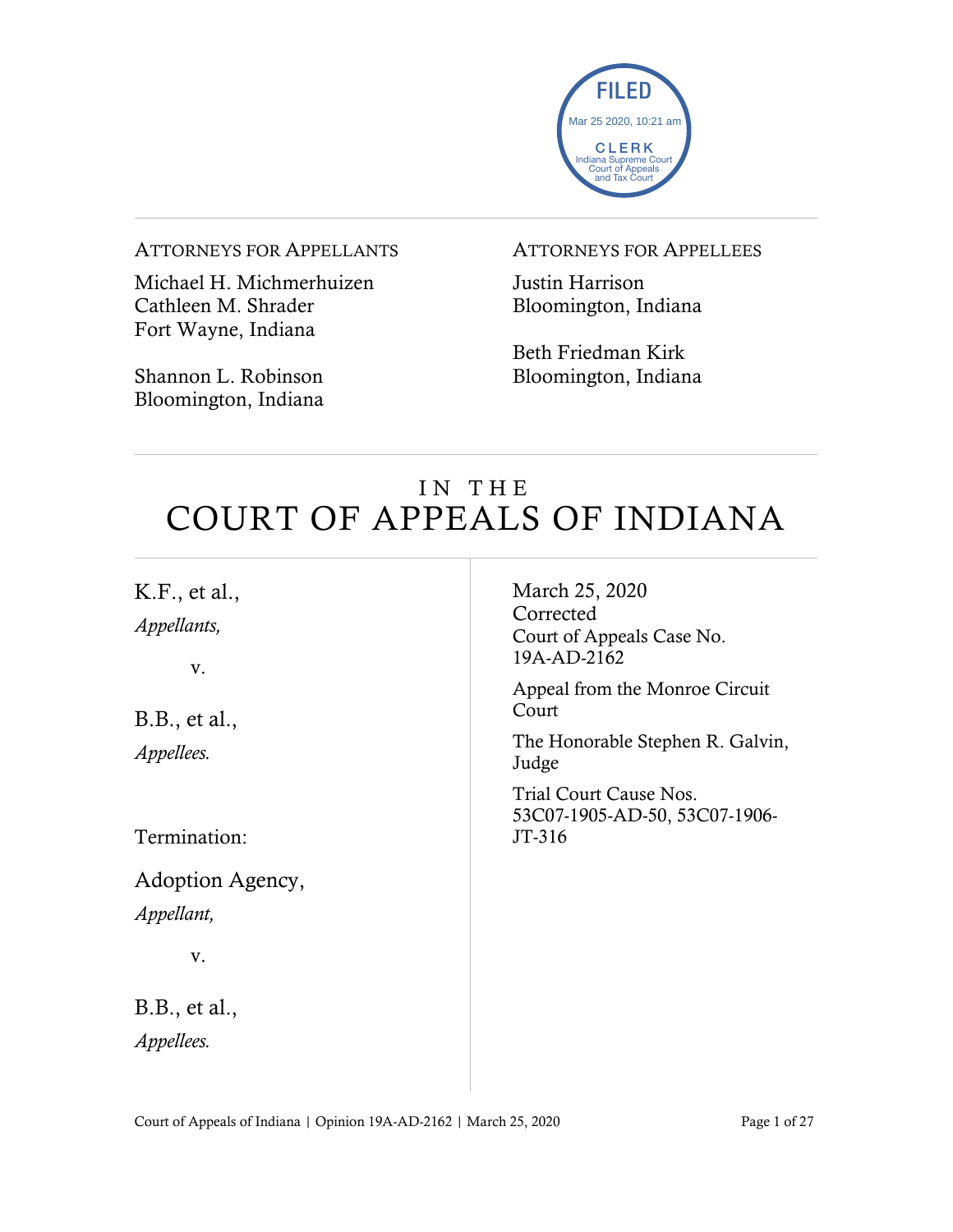## Altice, Judge.

## Case Summary

- [1] This is a consolidated appeal of two cases that were tried together: the adoption of an infant born on June 1, 2019, and a sister case terminating the biological parents' parental rights as to the child. The appellants, K.F. and R.H., (adoptive parents) appeal the trial court's decision that invalidated B.B. (Father) and J.A.P.'s (Mother) (collectively, birth parents) consents to their child's adoption. The adoptive parents seek to set aside the judgment, claiming that their attorney should have recused himself because he was a potential witness at trial and that the birth parents failed to demonstrate that their consents to the adoption were not knowing and voluntary. Heartland Adoption Agency (Heartland) asserts that the judgment must be reversed because the evidence established that the birth parents' consents were knowing and voluntary as a matter of law and that the trial court erred in denying its motion for summary judgment.
- [2] We affirm.

## Facts and Procedural History

[3] The birth parents began a romantic relationship with each other in March 2017. At the time, Father was sixteen years old and Mother was fourteen years old. Several months later, Mother became pregnant and told her mother (Grandmother) about it. Grandmother permitted Mother to withdraw from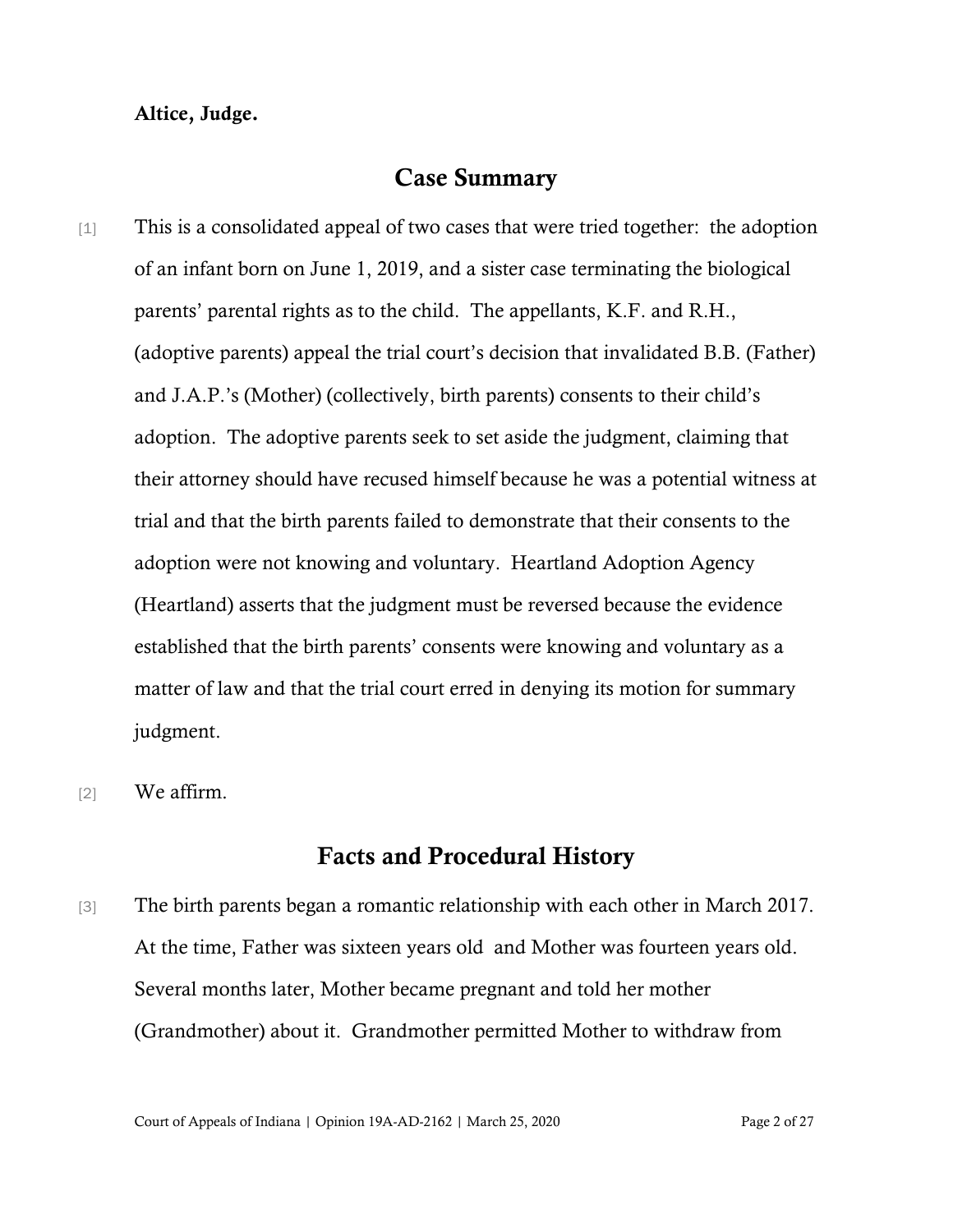high school and continue online study. The couple's son was born on February 10, 2018, and Mother again became pregnant in August of 2018.

- [4] Mother contemplated adoption from the outset of the second pregnancy. She did not initially tell Grandmother of the pregnancy because she was concerned about her reaction. Father, however, informed his mother (Ruby) of the second pregnancy, and she suggested that the couple consider placing the child for adoption because of the couple's financial hardships.
- [5] On May 16, 2019, Father contacted attorney and owner of Heartland, Don Francis, who was a close family friend, about a possible adoption. Francis had previously assisted Father's family with various legal issues over the years. When the two met, Francis handed Father a packet of adoption-related materials and forms from Heartland that included an adoption plan and various forms for Mother to sign. They also discussed Mother's emancipation possibilities. At that time, Father believed that Francis was working on the couple's behalf. Although Mother had not met Francis, she signed and dated a one-page adoption plan and a "Mother's Notice of Intent to Relinquish Parental Rights and Notice of Intent to Consent to Adoption" on May 16, 2019. *Appellant's Appendix* at 82-84. Mother acknowledged in the plan document that she had arranged for the child's adoption.
- [6] The birth parents met with Francis on May 21, 2019, to obtain additional information about the adoption process and Mother's emancipation. Mother told Francis that she did not want Grandmother to know about the baby or the

Court of Appeals of Indiana | Opinion 19A-AD-2162 | March 25, 2020 Page 3 of 27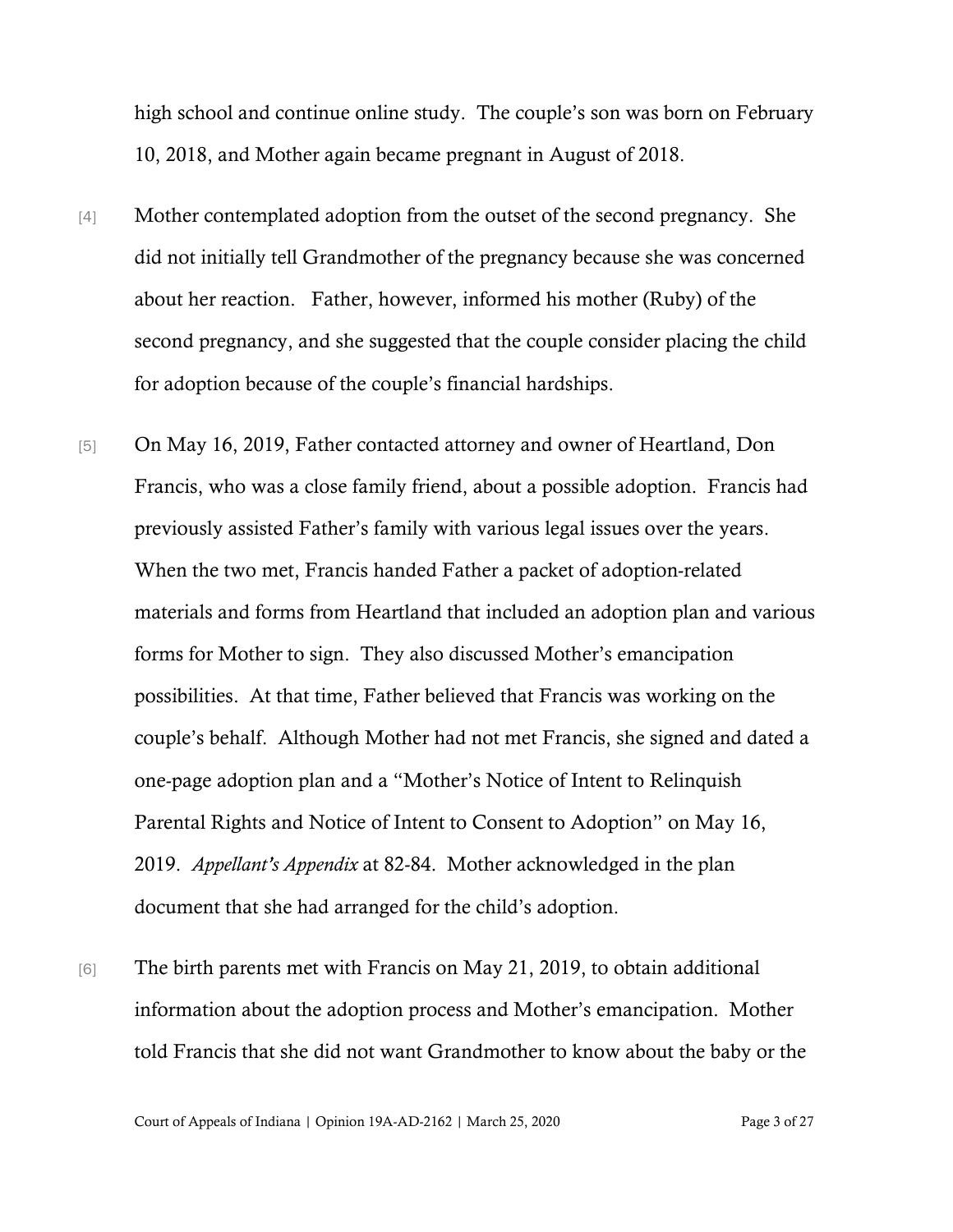adoption because of concern over her reaction. Thereafter, Grandmother signed an emancipation document that Francis had prepared. Francis set up medical appointments for Mother throughout the pregnancy and he attended some of those appointments. Francis also continued to advise the birth parents about the emancipation process and Medicaid eligibility, and he offered to obtain counseling for Mother. Over a sixteen-day period, Francis had supplied the birth parents with nearly fifteen forms to complete and sign.

- [7] The adoptive parents were married on November 11, 2017, after dating for about six years. The couple had been pursuing adoption options for some time and were certified foster parents. The adoptive parents paid Francis a total of \$41,000 to complete an adoption for them.
- [8] In late May 2019, Francis contacted them about meeting the birth parents. Because the adoptive father was working, the adoptive mother and her sister-inlaw travelled to Bloomington to meet the birth parents and their first child. The birth parents told them that they wanted to place the baby for adoption because of financial issues and the difficulty they would have in supporting an additional family member.
- [9] On the day after Memorial Day, the adoptive parents drove to Bloomington to attend a doctor's appointment with Mother. Francis met them in the parking lot of the physician's office, and he had prepared a form entitled "Father's Consent to Termination of Parental Rights and Consent to Adoption" for Father to sign. *Transcript Vol. V, Exhibit P.* The adoptive father overheard

Court of Appeals of Indiana | Opinion 19A-AD-2162 | March 25, 2020 Page 4 of 27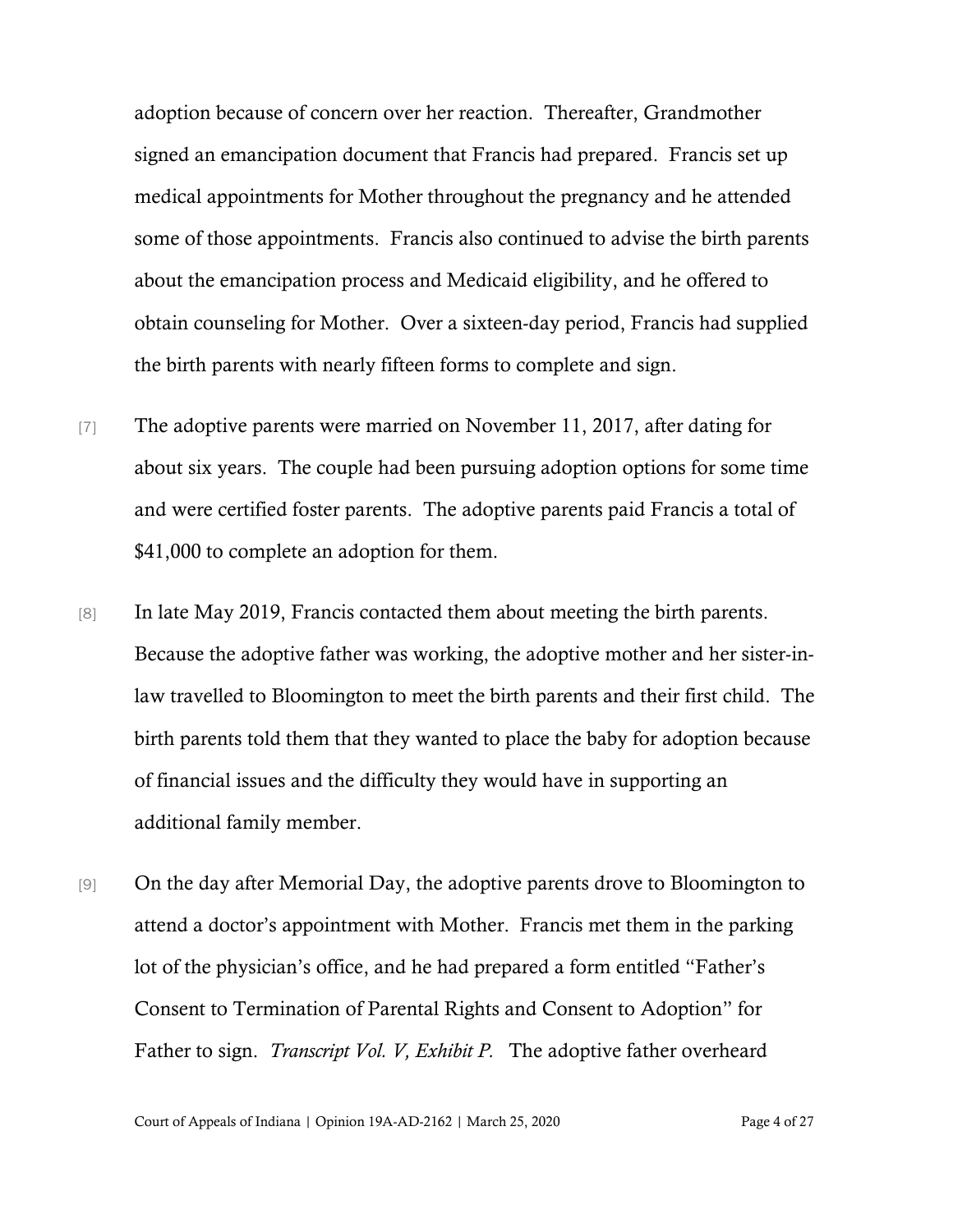Francis tell Father that the purpose of the document was to terminate the birth father's rights as a father. Father signed the document and acknowledged in the consent form that he was not under "undue influence, duress, or improper pressure in signing the consent; he had "carefully considered" the reasons for adoption, he was aware that once he signed, he had "no legal claim" to the child, the document was irrevocable, and he understood that attorneys Francis and Michelle Domer represented the adoptive parents and not him, and that he had the right to consult with an attorney. *Transcript Vol. I* at 5, *Exhibit P.*  Notwithstanding these terms, Francis told Father that "they could stop [the adoption] at any time." *Transcript Vol. III* at 82-83. Francis did not advise Father about the consequences of signing the document; nor did he tell them that they could seek independent legal counsel. Father's consent form was filed with the trial court on May 29, 2019, as an attachment to the adoption petition.

[10] Mother gave birth to the child on June 1, 2019, with Father and the adoptive parents present at the hospital. Following the delivery, the adoptive mother told Father that the baby was the birth parents' and that if they were having second thoughts about the adoption it was fine, they would not be mad, but they needed to let them know. Father could not recall all of the conversation, but he admitted that he would not have put the adoptive parents through the process had he not intended for the adoption to proceed. At the time, no one expressed any reservations or doubts about continuing with the adoption. Several hours after the birth, however, Mother realized that it was "time to hand [the baby] over but [she] didn't want to." *Transcript Vol. II* at 135. Mother

Court of Appeals of Indiana | Opinion 19A-AD-2162 | March 25, 2020 Page 5 of 27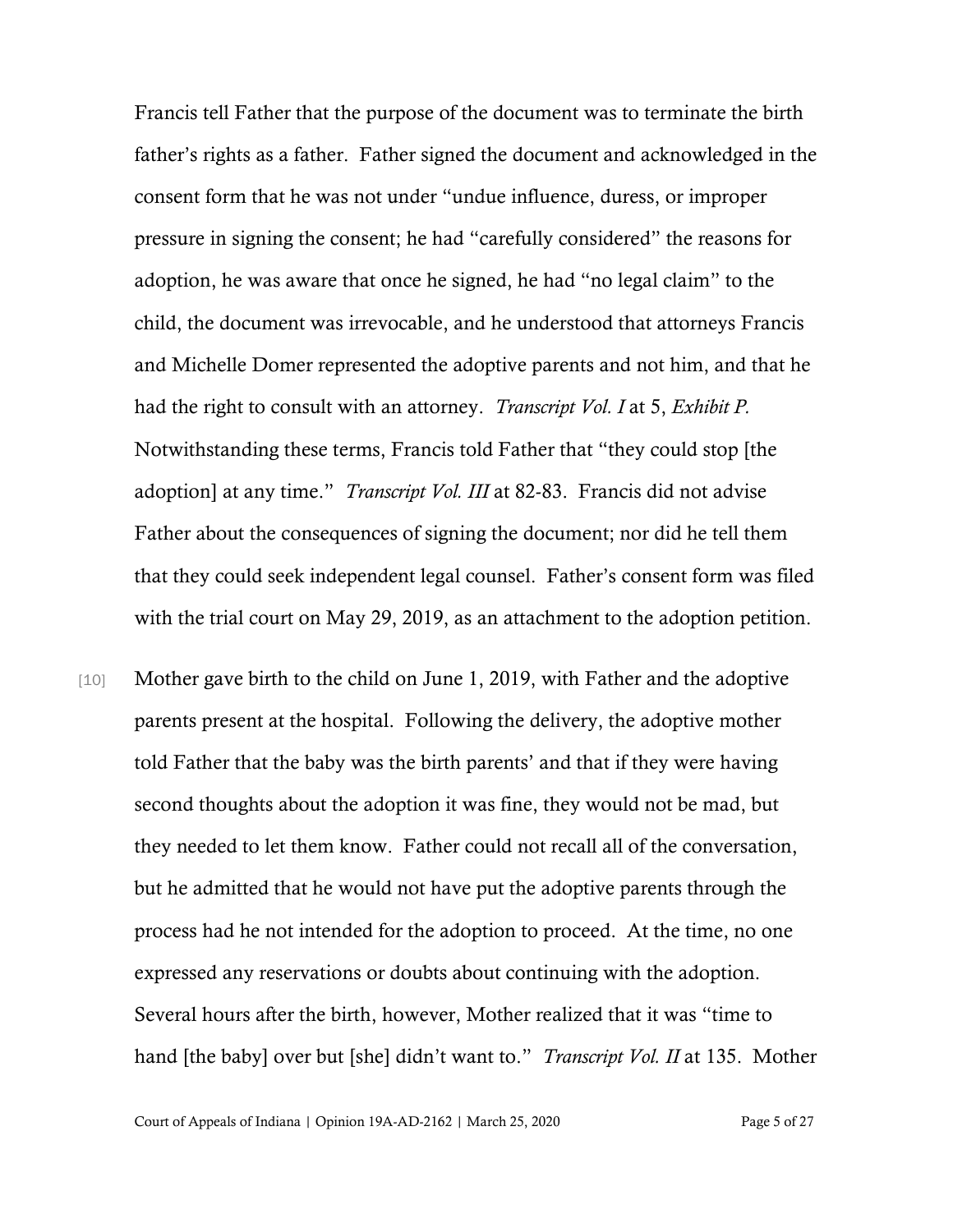said that the nurses were telling her she was doing a really nice thing, but she "wanted somebody to tell [her] I think you should . . . think about it more." *Id.*  at 136.

- [11] Father contacted Francis about signing additional paperwork so the baby could leave the hospital with the adoptive parents. Francis and Domer arrived at the hospital, and the birth parents executed a consent for the child's immediate placement. Shortly thereafter, a clinical social worker, Kathryn Boeck, interviewed Mother and Father for about fifteen minutes regarding how they felt about proceeding with the adoption and whether they felt coerced. Boeck found Mother to be pleasant and alert, and Mother volunteered that she did not feel any pressure about moving forward with the adoption.
- [12] The couple volunteered to Boeck that "they did not have the means to support the child in order to give [the baby] a good life," and Mother believed that the adoption was in the child's best interests. *Id.* at 250. Mother told Boeck that she thought it was the best thing for the child and she wanted to help other people. Boeck's notes recited that both birth parents "are in agreement with adoption and [the birth mother] does not feel coerced and is not under the influence of medication that would impair her judgment." *Transcript Vol. III* at 2-3, 5.
- [13] When Francis and Domer returned to the hospital room, Mother signed a "Relinquishment of Custody" and a "Consent to Termination of Parental Rights and Consent to Adoption." *Id.* at 2-5, 27. Mother agreed in writing that

Court of Appeals of Indiana | Opinion 19A-AD-2162 | March 25, 2020 Page 6 of 27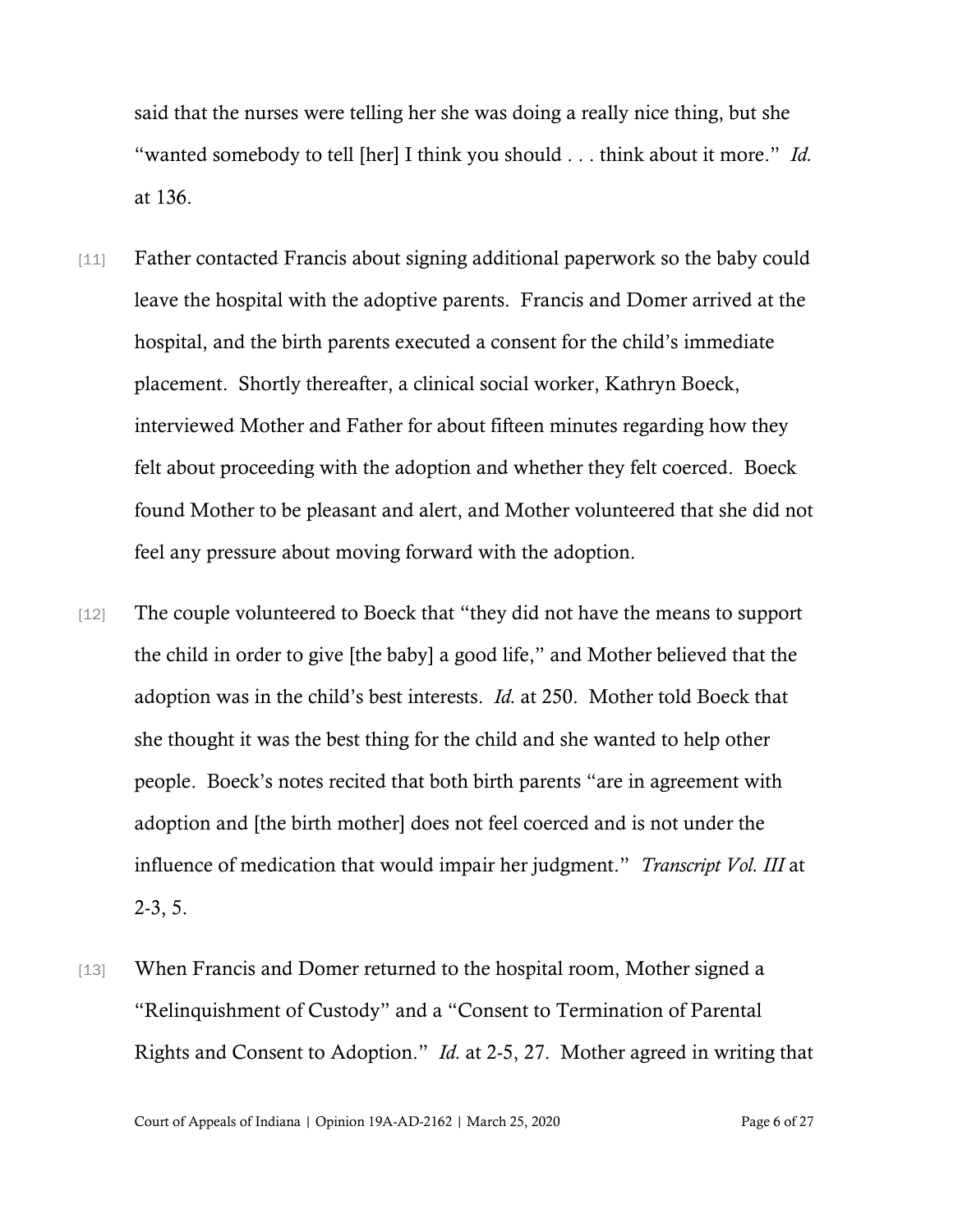she was not subject to undue influence, duress, or pressure from her family or friends; that "[she consented] to the adoption of [her] baby boy born June 1, 2019;" and that she believed the adoption to be in the best interests of her baby and family; that she understood that upon execution she had no legal claim to the child and the consent was irrevocable; that the consent was permanent and could not be revoked; and that she understood Francis and Domer were not her attorneys and were attorneys for the adoptive couple. *Transcript Vol. V, Exhibit 1.* Just above her signature was language stating, "[t]his termination of parental rights and consent to adoption was executed voluntarily and knowingly. I understand this document will be filed with the court and is irrevocable." *Id.*

- [14] A hospital nurse authorized the baby's discharge the following day. Prior to the release, Grandmother arrived at the hospital and realized that Mother had the baby and had authorized the adoption. Grandmother was very angry and emotional about Mother's decision to allow the adoption.
- [15] The baby and the adoptive parents left the hospital together approximately thirty-seven hours after the birth. When the birth parents left the hospital, Father attempted to contact Francis because he and Mother wanted the baby returned to them. Father believed that Francis could—and would—stop the adoption at any time. Moreover, Mother remembered Francis telling her that she had thirty days after she signed the forms to withdraw her consent, although it would be "hard and difficult." *Transcript Vol. II* at 139-42.

Court of Appeals of Indiana | Opinion 19A-AD-2162 | March 25, 2020 Page 7 of 27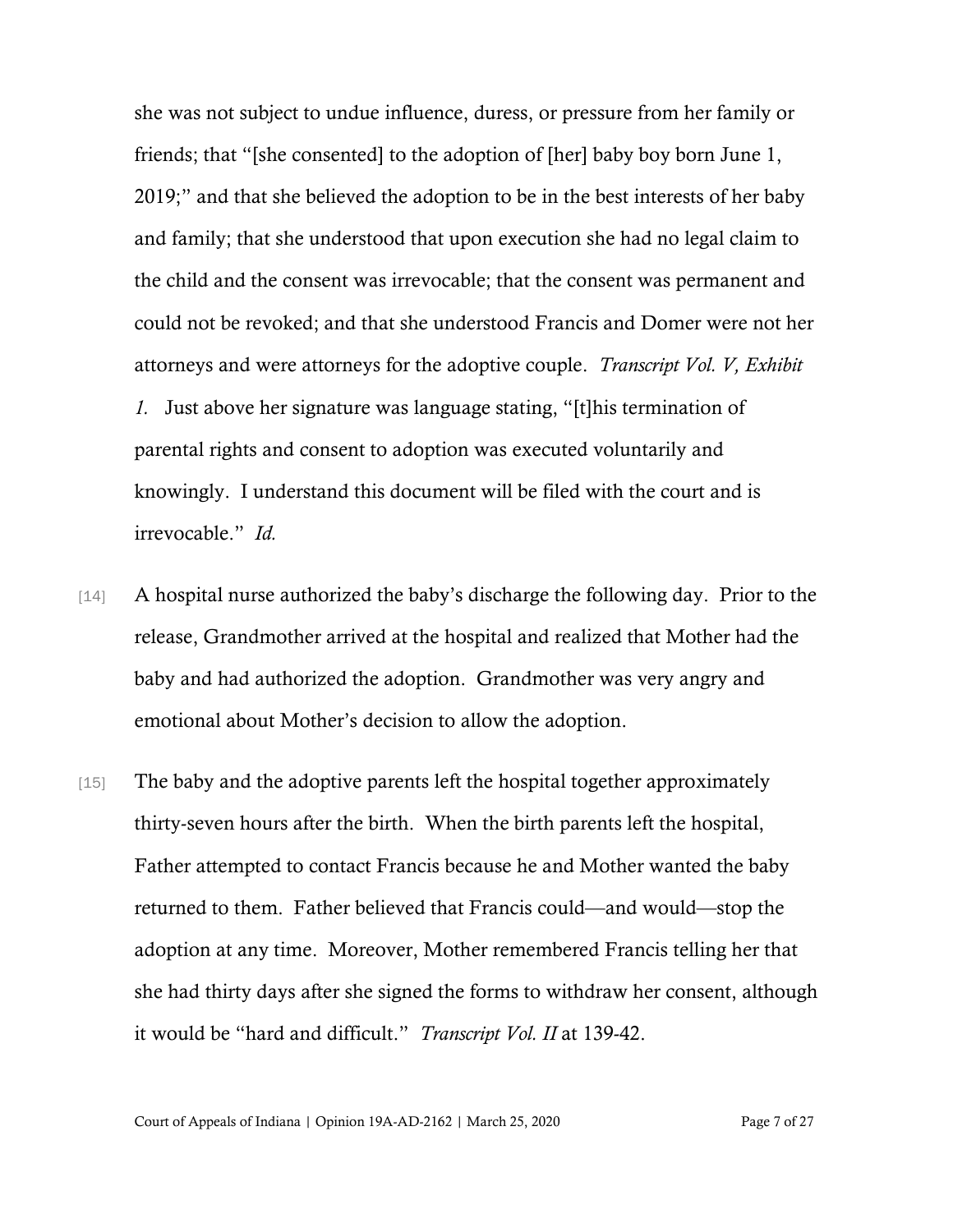- [16] On June 3, 2019, Father texted Francis stating, "hey don . . . we can't do it don please fix this . . . do please call me. . . ." *Transcript Vol. V* at 239. That same day, the birth parents submitted a letter to the court, seeking to withdraw their consents. Francis texted Father on June 8, indicating that he was "not mad" and that he needed to know how Mother and Father wanted to proceed. *Id.* at 241. Father responded that he wanted the adoption revoked "and custody [returned] to us." *Id.* Francis did not answer, and the trial court appointed counsel for the birth parents. Following a hearing, the trial court awarded temporary custody to the adoptive parents and set the matter for trial.
- [17] Thereafter, Heartland petitioned for termination of parental rights, and Mother contested the adoption and sought to withdraw her consent. Heartland filed a motion for summary judgment, seeking a determination that the birth parents' consents were voluntary as a matter of law. Father filed an affidavit in opposition to the motion for summary judgment averring, among other things, that

33. I executed the Consent on May 23, 2019, because [Francis] recommended that I do so, because I thought [Mother] wanted the adoption, and because I was concerned about supporting two children financially based on my income.

. . .

41. [Mother] and I immediately regretted that we let [the baby] leave the hospital without us.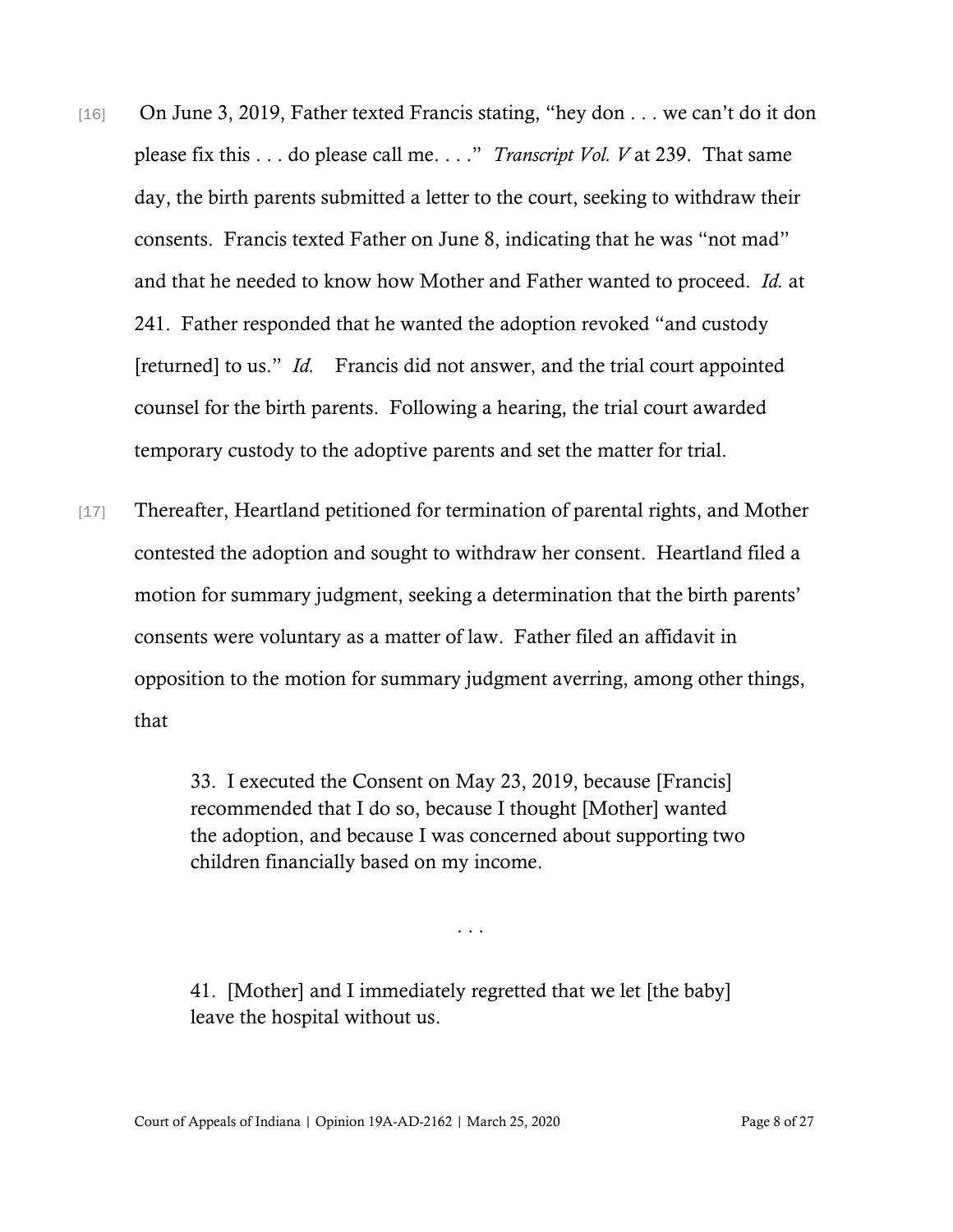42. I realized that [Mother] and I were not communicating to each other how much we both wanted to avoid the adoption and raise [the baby] together.

*Transcript Vol. V, Exhibit N.* The trial court denied Heartland's motion for summary judgment and the adoption and termination matters were consolidated for a two-day trial that commenced on August 15, 2019. Francis and Domer represented the adoptive parents and Heartland throughout the proceedings.

- [18] Before and during the hearing, all parties were aware that Francis could be a potential witness in the case. Nonetheless, the adoptive parents did not object to Francis's representation. At one point during cross-examination, Francis challenged a statement that Mother made about what he had allegedly told her about the adoption process. There were other occasions where Francis sought to interject his comments into the record, yet the few objections regarding Francis's comments were overruled and there was no further inquiry by the parties or the trial court about a potential conflict of interest with regard to Francis.
- [19] Although Francis's co-counsel was at the trial, she had not entered an appearance for the adoptive parents. Francis acknowledged to the trial court that his co-counsel would enter an appearance for the adoptive parents and "continue on" if he had "to get up as a witness." *Transcript Vol. II* at 4. As Francis was never called as a witness, he continued his representation of the

Court of Appeals of Indiana | Opinion 19A-AD-2162 | March 25, 2020 Page 9 of 27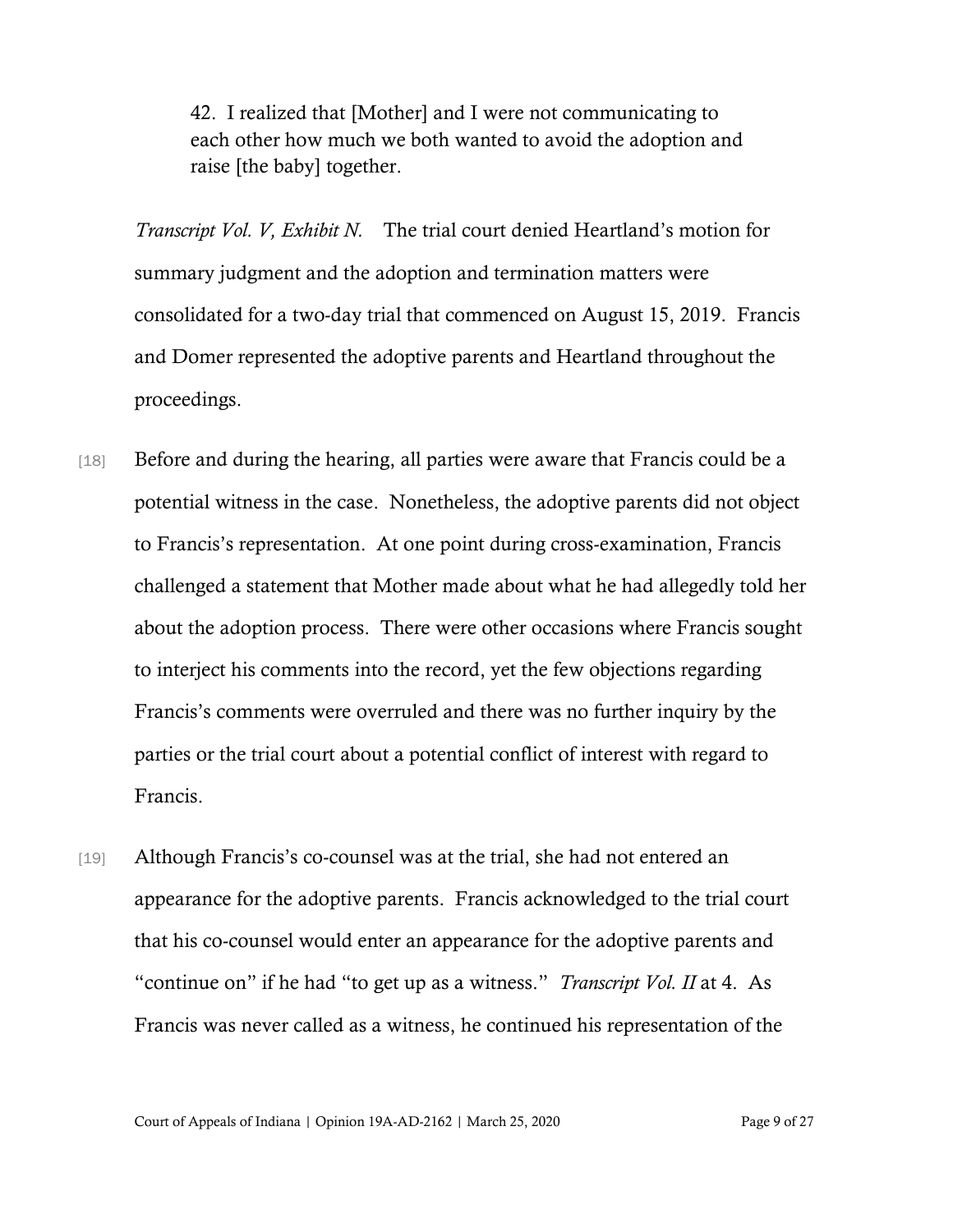adoptive parents with no objection to that representation throughout the remainder of the trial.

- [20] Mother presented the testimony of Peter Finn, a professor in Indiana University's Department of Psychological and Brain Sciences. Dr. Finn was qualified as an expert regarding an individual's decision-making process from early adolescence through middle adulthood. Dr. Finn testified that adolescents are more impulsive than adults and are sensitive to "social evaluation" by others. *Id.* at 181-82.
- [21] Dr. Finn had interviewed Mother prior to trial and found the following factors germane to the issue of Mother's consent: emancipation, ambivalence, and Mother's belief that Francis was assisting her throughout her pregnancy and the adoption process. Dr. Finn also testified that Mother was likely pressured and was susceptible to undue influence from Grandmother concerning her placing the child for adoption.
- [22] Following the hearing, the trial court issued an order on September 16, 2019, denying both the adoption and termination of parental rights petitions. The trial court's findings of fact and conclusions of law provided in relevant part that

8. [The birth parents] were ignorant of the full import and consequences of signing the consents for adoption. They did not understand that the consents, once signed, were irrevocable and final. [The birth parents] both believed that Mr. Francis was their attorney. They believed he was acting on their behalf and protecting their interests. Based on statements by Mr. Francis,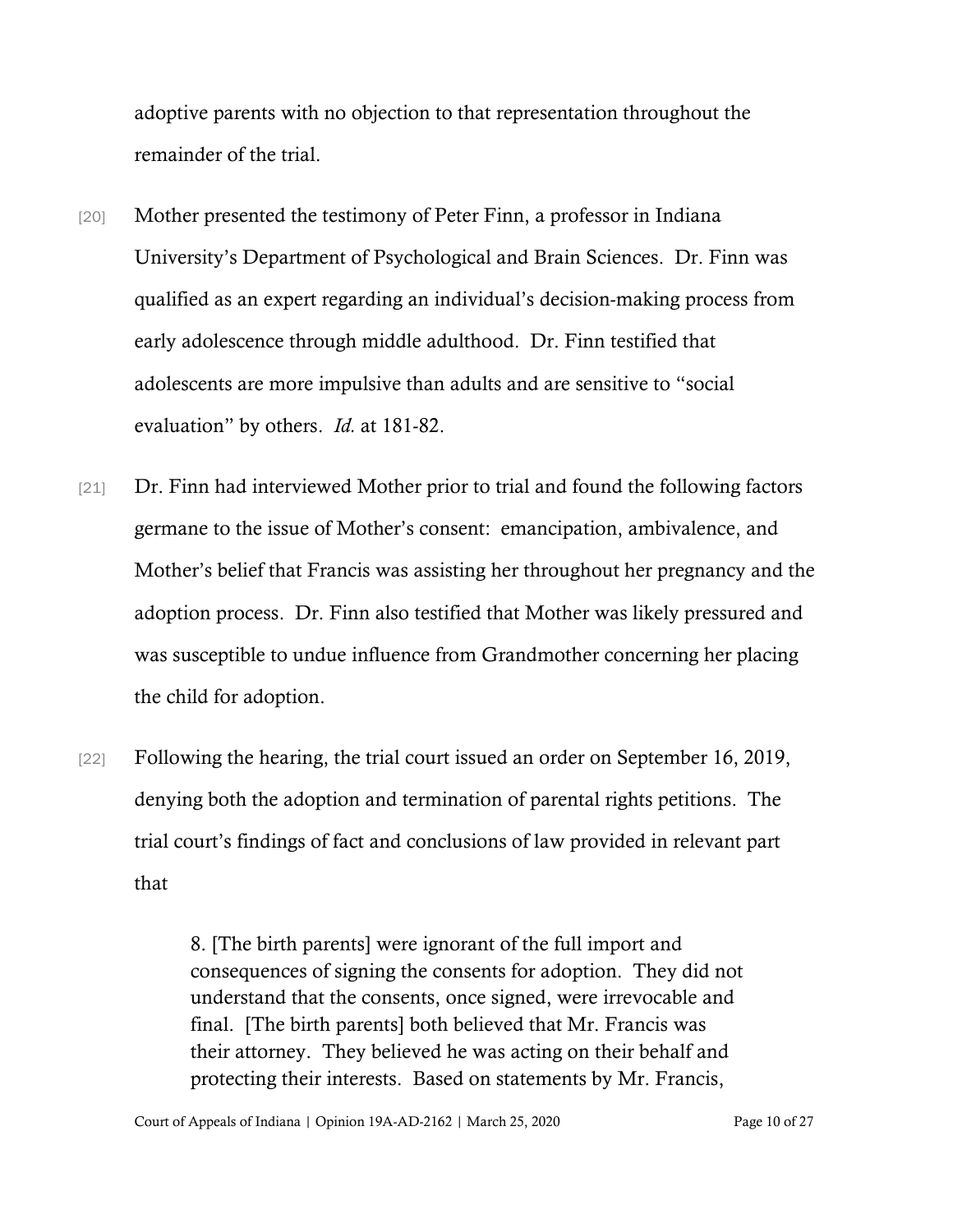both believed at the time of signing that the adoption could be stopped prior to filing. . . .

9. [The birth parents] both testified that Mr. Francis created the impression that he was their attorney and was representing them in the adoption. Mr. Francis was a long time, trusted friend of [Father's] mother and father. He was the best man in [Father's] father's wedding. [Father] had known him all his life. [Francis] drafted an Agreed Entry of Emancipation for [Mother]. He offered to guide [the birth parents] through the adoption process. Crucially, he never told them that he was not representing them and that he was representing the potential adoptive parents.

10. Through his actions, Mr. Francis created and confirmed the false impression that he was acting as the attorney for [the birth parents]. He failed to adequately disclose the fact that he was representing [the adoptive parents] to the [birth parents].

11. When [Father] handed his signed consent to Mr. Francis on May 23, 2019, he was under the impression that he was providing this document to his own attorney, not delivering an irrevocable Consent to adoption to opposing counsel. After [Father] signed the Consent, Mr. Francis told [Father] that if he wanted to withdraw his consent, he should let Mr. Francis know.

12. [Mother] believed that Mr. Francis was her attorney until the day following the birth of the Baby. She first learned that he might not be her attorney when Mr. Francis was about to arrive at the hospital with the Consent for adoption. [Mother] heard a nurse say 'the other people's lawyer is going to be here soon.' At that time, [Mother] had no opportunity to speak with counsel of her own choosing. Mr. Francis did not offer to help her obtain counsel.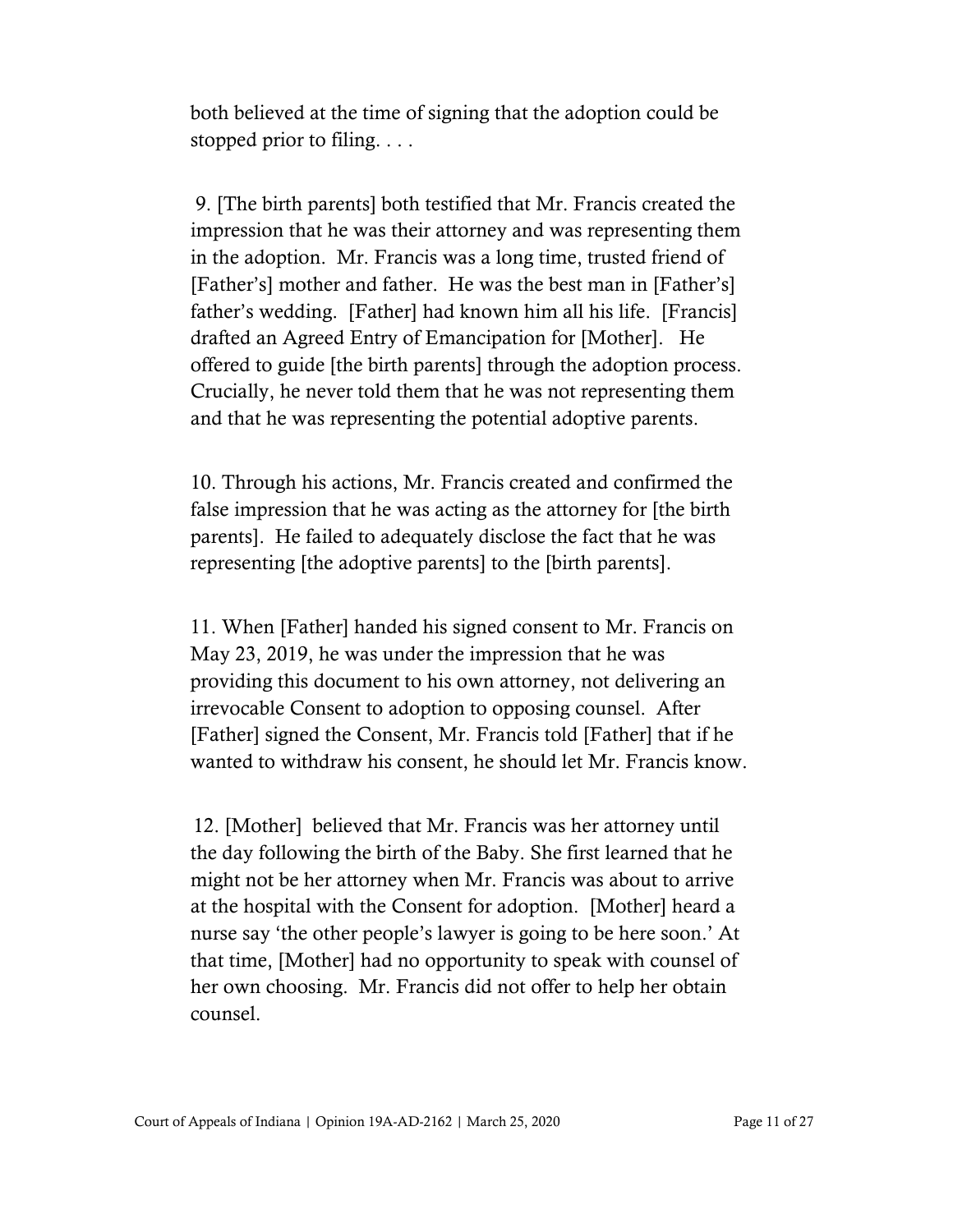l3. [I]n the circumstances presented in this case, it is clear that [Mother] should have been informed of her right to speak with an attorney representing her interests. Mr. Francis was aware that [Mother] was only 16 years of age. She was the victim of domestic violence. She had been effectively abandoned by her mother. She quit school in her sophomore year. That she did not adequately read a four-page legal document without having that document explained to her is hardly surprising. Mr. Francis did not attempt to review the document with her or discuss its contents. Mr. Francis did not offer to aid [Mother] in obtaining an attorney. Indeed, he never told her that he was not representing her.

16. Mr. Francis was aware that [Father] saw him as a trusted family adviser. When Mr. Francis told [Father] that he could help them, it was reasonable for [the birth parents] to infer that he would be representing them in the adoption. Mr. Francis did not read or discuss the consent documents with [Father] or [Mother] prior to execution of the documents.

. . .

l7. Prior to [Mother] signing the Consent, Mr. Francis told [Mother] that she would have 30 days to think about it, but it would be hard to get the child back. [Mother] relied on this assertion in making her decision to sign the consent. She believed that she had 30 days to consider her decision and to withdraw her consent. She also believed that if the paperwork was still in Mr. Francis' possession, the adoption had not been completed.

18. Mr. Francis' statement was not an accurate reflection of the true burden that [Mother] would bear in attempting to withdraw her consent.... [T]he person seeking to withdraw the consent bears the burden of proof by clear and convincing evidence. IC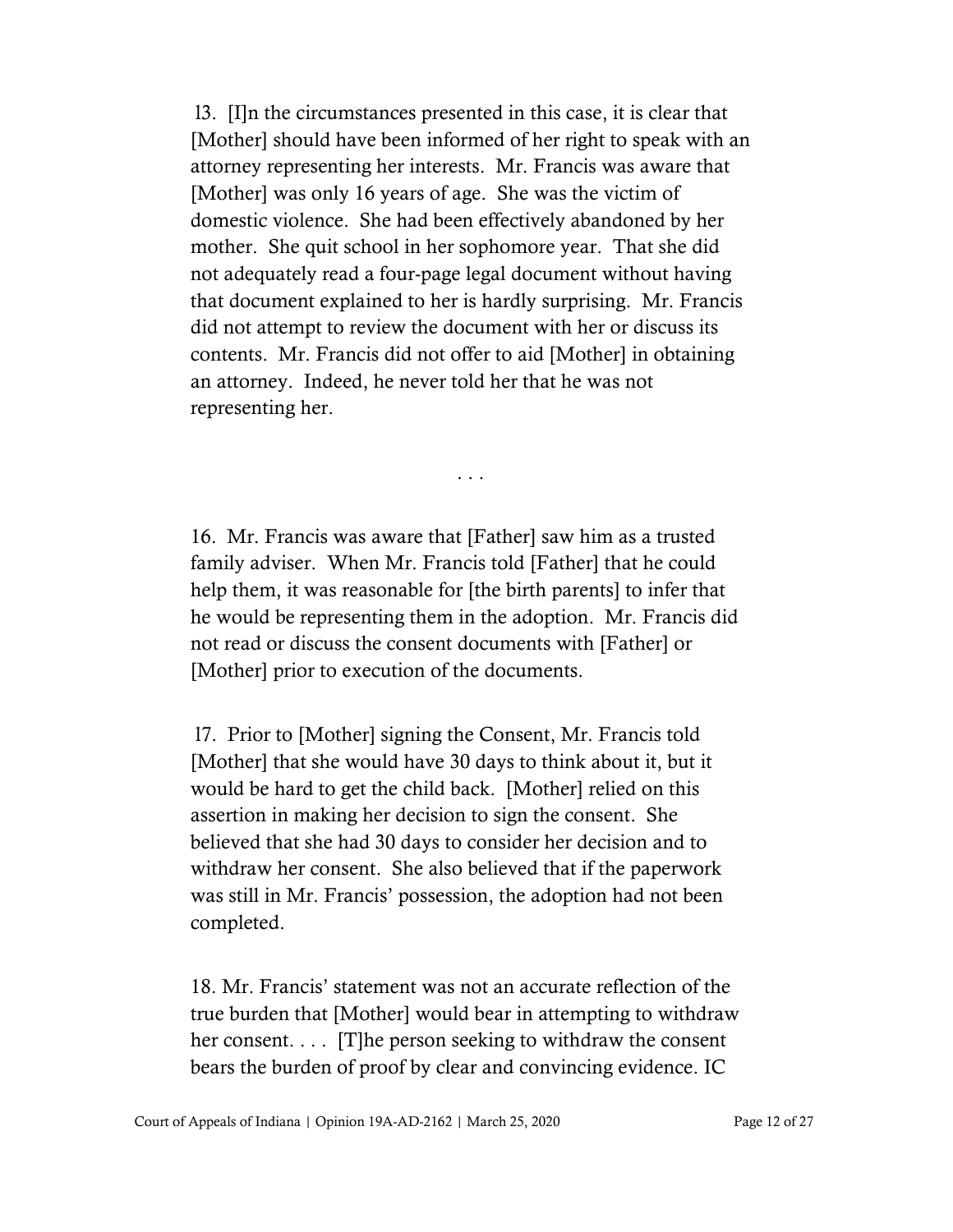31-19-10-0.5 and 1C 31-19-10-6. Withdrawal of consent is not simply 'difficult.' Withdrawal of consent would include a hearing at which [Mother] would be forced to prove by clear and convincing evidence, the Baby should be returned to her. An attorney acting in [Mother's] interests would not present this alternative to her as Mr. Francis presented it.

l9. Considering her age, the circumstances, and Mr. Francis' assertion that she had 30 days to withdraw her consent, it is not surprising that [Mother] did not read the document in full.

20. On May 23, 2019, Mr. Francis handed the Consent to [Father] without explanation during [Mother's] prenatal visit to the doctor. . . . Mr. Francis did not have the expectation that [Father] had fully read and understood the document he was signing. After [Father] had signed the document, and before the birth of the Baby, Mr. Francis told [Father] just to tell him if [Father] wanted to withdraw his consent.

21. Based on Mr. Francis' statements, [Father] believed that Mr. Francis was his attorney and would not file the adoption if instructed not to do so. Beginning on the evening of June 2, 2019, [Father] made frantic attempts to contact Mr. Francis to prevent him from filing the adoption.

. . .

24. Given the totality of the circumstances, it is clear that [the birth parents] did not make informed, voluntary decisions to consent to the adoption of their child. [The birth parents] have proven, by clear and convincing evidence, that their consents were not voluntary. Therefore, the Consents to adoption are invalid.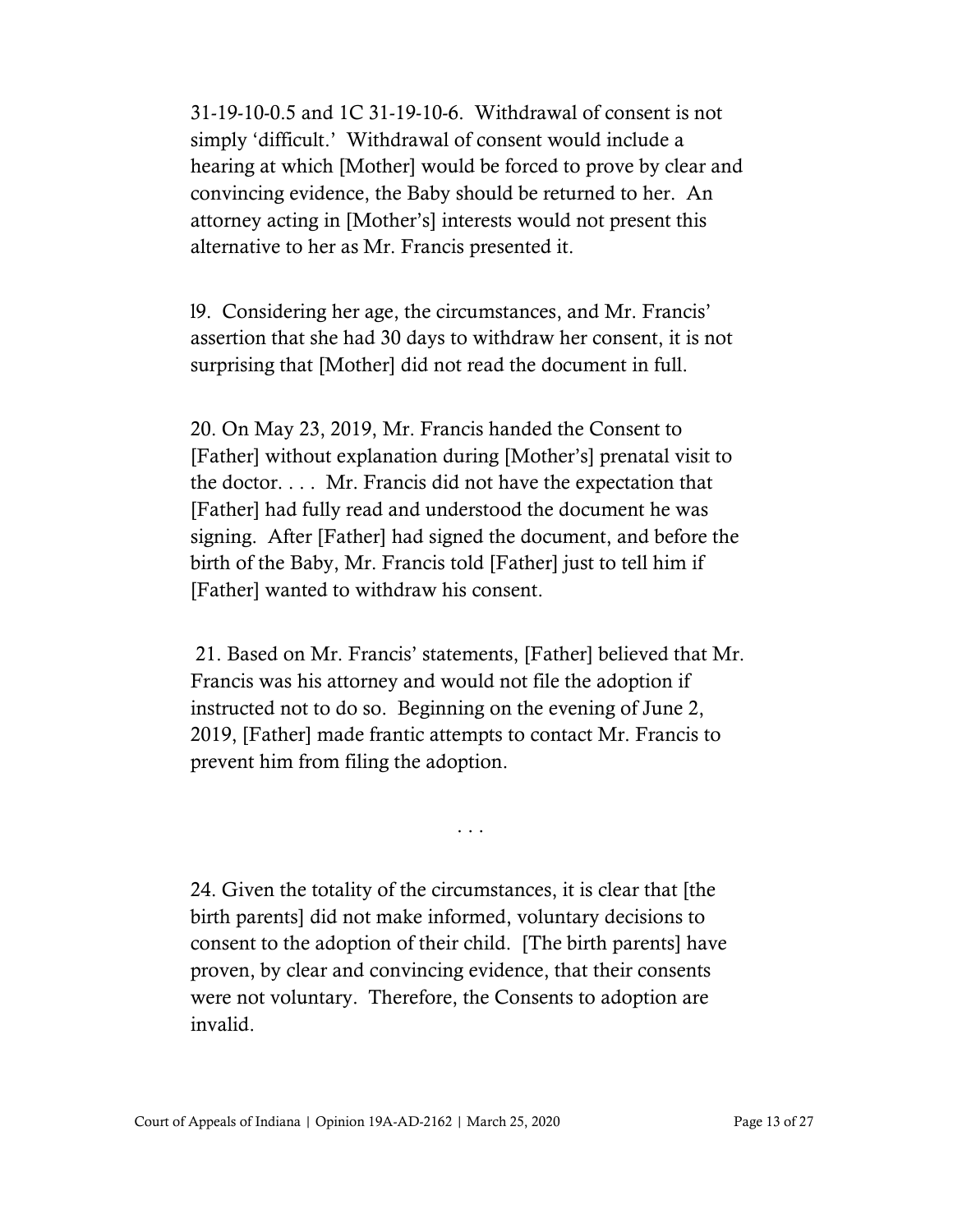The consents executed by [Father] to the termination of the parent-child relationship with [the baby] are not voluntary and are invalid.

. . .

. . .

3. Mr. Francis told [Father] that if [Father] wished to withdraw his consent, he should just let Mr. Francis know. This statement was made after [Father] had signed the Consent to terminate his parental rights. IC 31-35-1-6(c)(4) provides that consent to the termination of the parent-child relationship is not required if the child's biological father consents to the termination of the parentchild relationship before the birth of the child if the consent meets certain requirements. The statute further states that a child's father who consents to the termination of the parent-child relationship under this section may not challenge or contest the child's adoption or termination of the parent-child relationship. Mr. Francis' statement to [Father] was not an accurate statement of the applicable law and was made when [Father] believed that Mr. Francis was his attorney.

[23] *Appellant's Appendix Vol. II* at 24-37. The trial court ordered the baby returned to Mother by late afternoon on September 23, 2019. The adoptive parents and Heartland filed notices of appeal, and on September 19, 2019, our motions panel granted a stay of the trial court's order requiring the adoptive parents to return the child to the birth parents. This appeal ensues.

# Discussion and Decision

## I. The Adoptive Parents' Contentions—Legal Representation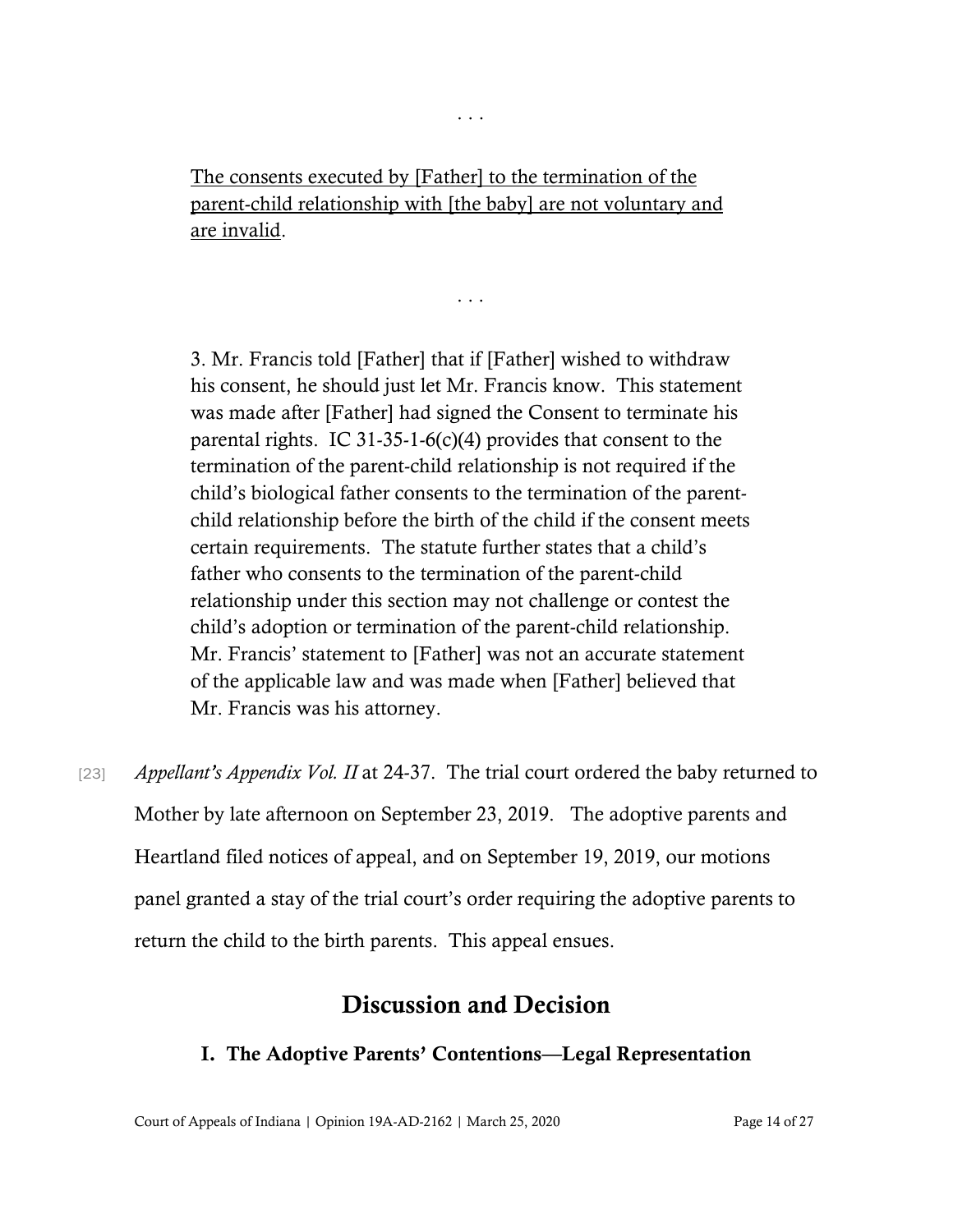- [24] The adoptive parents first contend that the judgment must be set aside because the trial court erred in permitting Francis, who was a potential and material witness at trial, to continue to represent them as their attorney. The adoptive parents assert that the trial court was obligated to order a mistrial *sua sponte*. Thus, the adoptive parents claim that they did not receive a fair trial.
- [25] We initially observe that the adoptive parents did not object to Francis's representation at any time before or during trial. Thus, the issue is waived. *Indiana Bureau of Motor Vehicles v. Gurtner*, 27 N.E.3d 306, 311 (Ind. Ct. App. 2015) (holding that the general rule is that an argument or issue presented for the first time on appeal is waived for the purposes of appellate review).
- [26] Waiver notwithstanding, we note that the adoptive parents' argument is premised on Ind. Professional Conduct Rule 3.7, which provides:

(a) A lawyer shall not act as advocate at a trial in which the lawyer is likely to be a necessary witness unless:

(1) the testimony relates to an uncontested issue;

(2) the testimony relates to the nature and value of legal services rendered in the case; or

(3) disqualification of the lawyer would work substantial hardship on the client.

(b) A lawyer may act as advocate in a trial in which another lawyer in the lawyer's firm is likely to be called as a witness unless precluded from doing so by Rule 1.7 or Rule 1.9.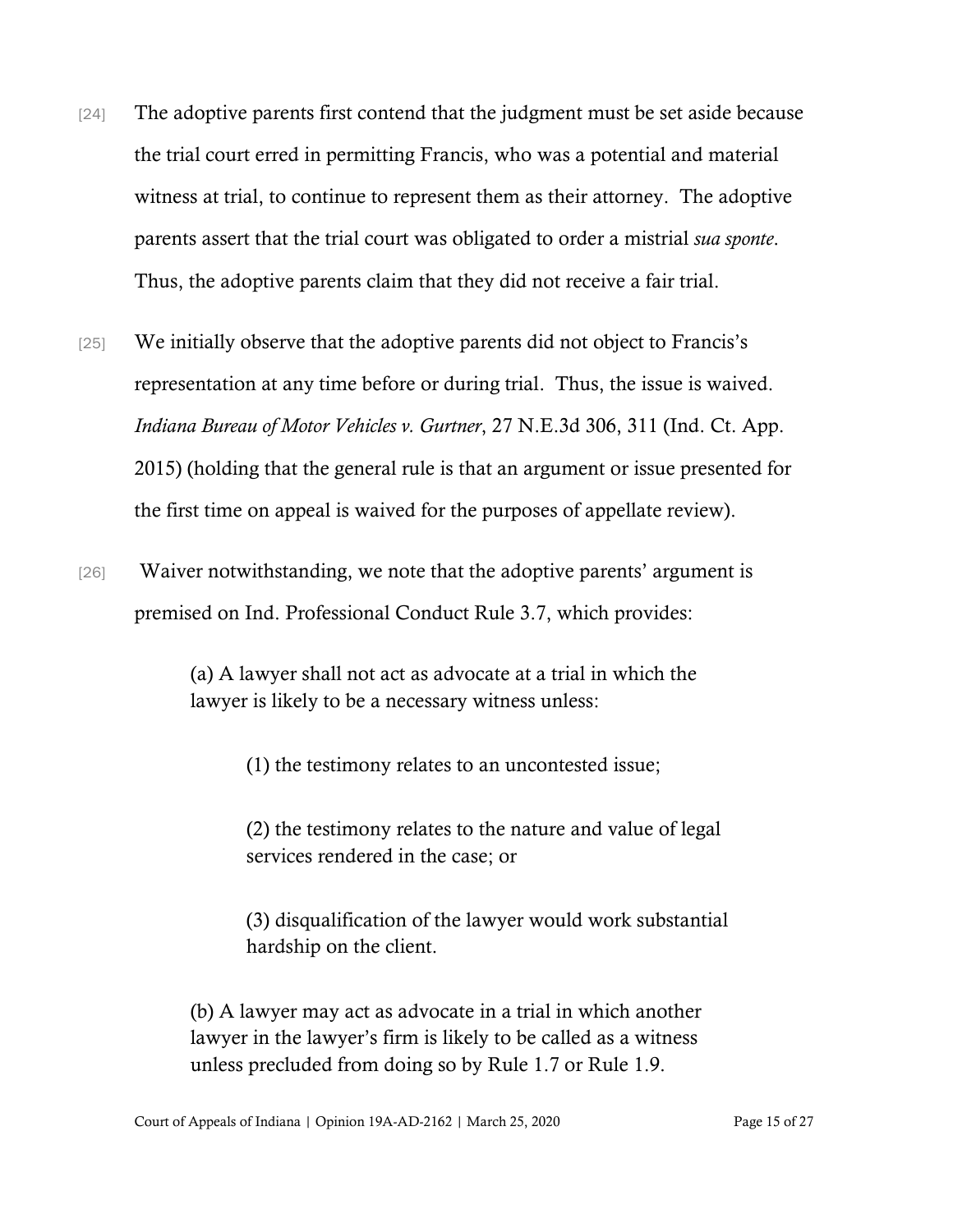- [27] In the circumstances here, Francis was never a witness, never sought to be called as a witness, and no one attempted to disqualify him as a witness. Moreover, five attorneys and the trial judge were aware of a potential concern regarding the need for Francis's testimony months before the trial commenced. No objection was made regarding Francis's continued representation of the adoptive parents. The trial court could not have determined whether any testimony that Francis might have provided related to an uncontested issue under Prof. Cond. R. 3.7(a)(1), because none was ever offered. That said, the importance of any testimony that Francis might have offered is unclear and only speculative.
- [28] Finally, we note that in family law matters, a fair trial generally requires "notice, an opportunity to be heard, and an opportunity to confront witnesses." *See D.G. v. S.G.*, 82 N.E.3d 342, 347 (Ind. Ct. App. 2017), *trans. denied*. Additionally, the trial court is afforded wide discretion in determining whether a violation of the Rules of Professional Conduct is so improper that a trial is rendered unfair. *Jackson v. Russell,* 498 N.E.2d 22, 32 (Ind. Ct. App. 1983), *trans. denied*. Contrary to the adoptive parents' contention that they were denied a fair trial, it is clear that they were able to confront adverse witnesses, present evidence, and advance arguments at trial. Francis indicated to the trial court that Heartland's counsel would assume the representation of the adoptive parents if Francis needed to testify. Moreover, Heartland's counsel vigorously cross-examined the birth parents and other witnesses.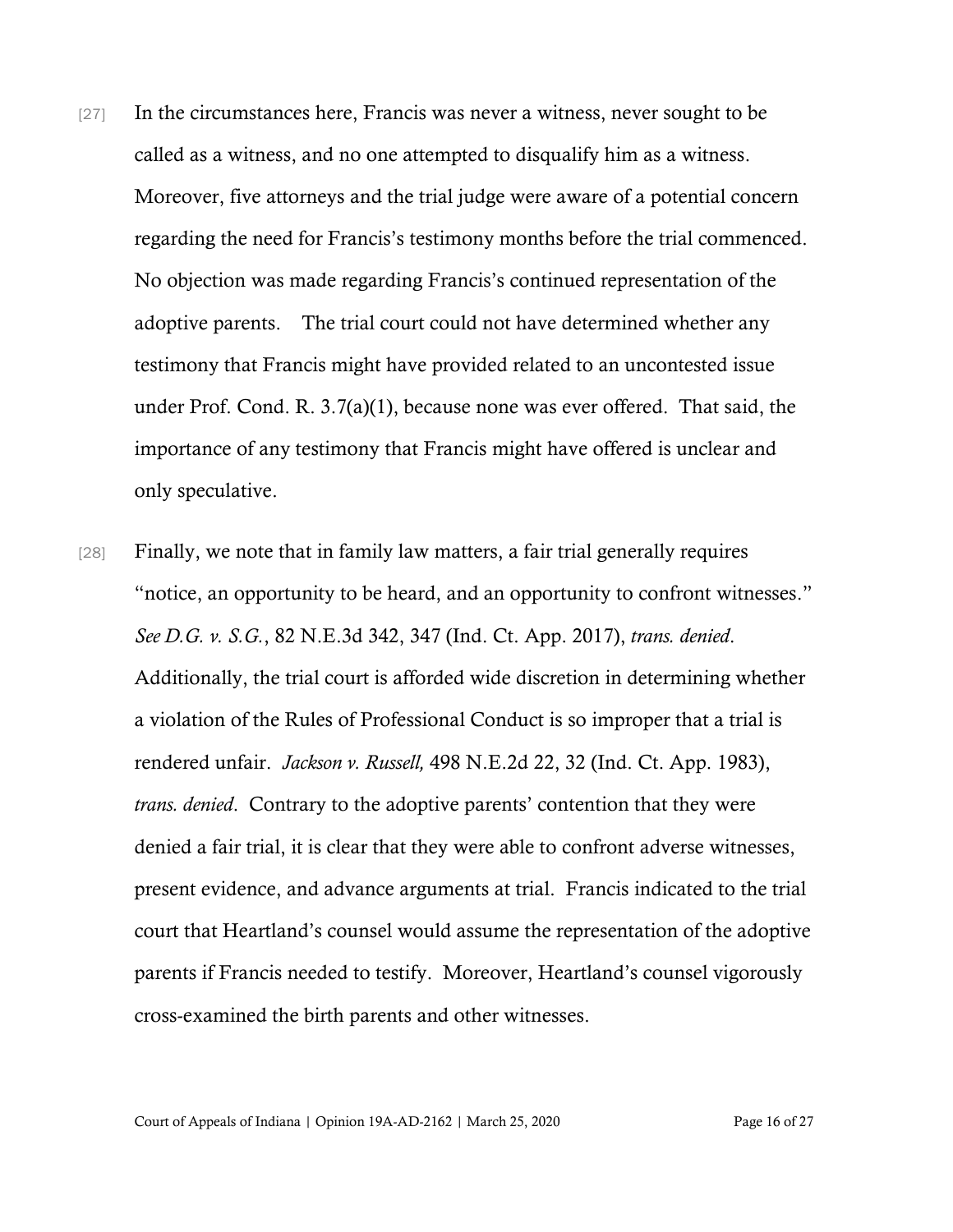[29] The adoptive parents were not denied legal counsel of their choice, and they have failed to show that the absence of any testimony by Francis had any bearing on the fairness of their trial. In short, the adoptive parents have failed to show that Francis's continued representation prejudiced them in any way. For all these reasons, the adoptive parents' claim fails.

#### III. Heartland's Claim; Summary Judgment

- [30] Heartland argues that the trial court erred in denying its motion for summary judgment with regard to Father's termination of parental rights. Heartland maintains that the designated evidence established as a matter of law that Father executed an irrevocable consent to the termination of the parent-child relationship, and that Father's consent to the adoption "spoke for itself." *Appellant's Brief* at 28.
- [31] When reviewing a grant or denial of summary judgment, we stand in the shoes of the trial court. *Murray v. Indianapolis Pub. Sch.,* 128 N.E.3d 450, 452 (Ind. 2019). We ask whether there is a genuine issue of material fact, and whether the moving party is entitled to judgment as a matter of law. *Goodwin v. Yeakle's Sports Bar and Grill, Inc.*, 62 N.E.3d 384, 386 (Ind. 2016). We consider only those materials properly designated pursuant to Ind. Trial Rule 56 and construe all factual inferences and resolve all doubts in favor of the non-moving party. *Young v. Hood's Gardens, Inc.* 24 N.E.3d 421, 424 (Ind. 2015). A trial court's grant of summary judgment is clothed with a presumption of validity, and the party who lost in the trial court has the burden of demonstrating that the grant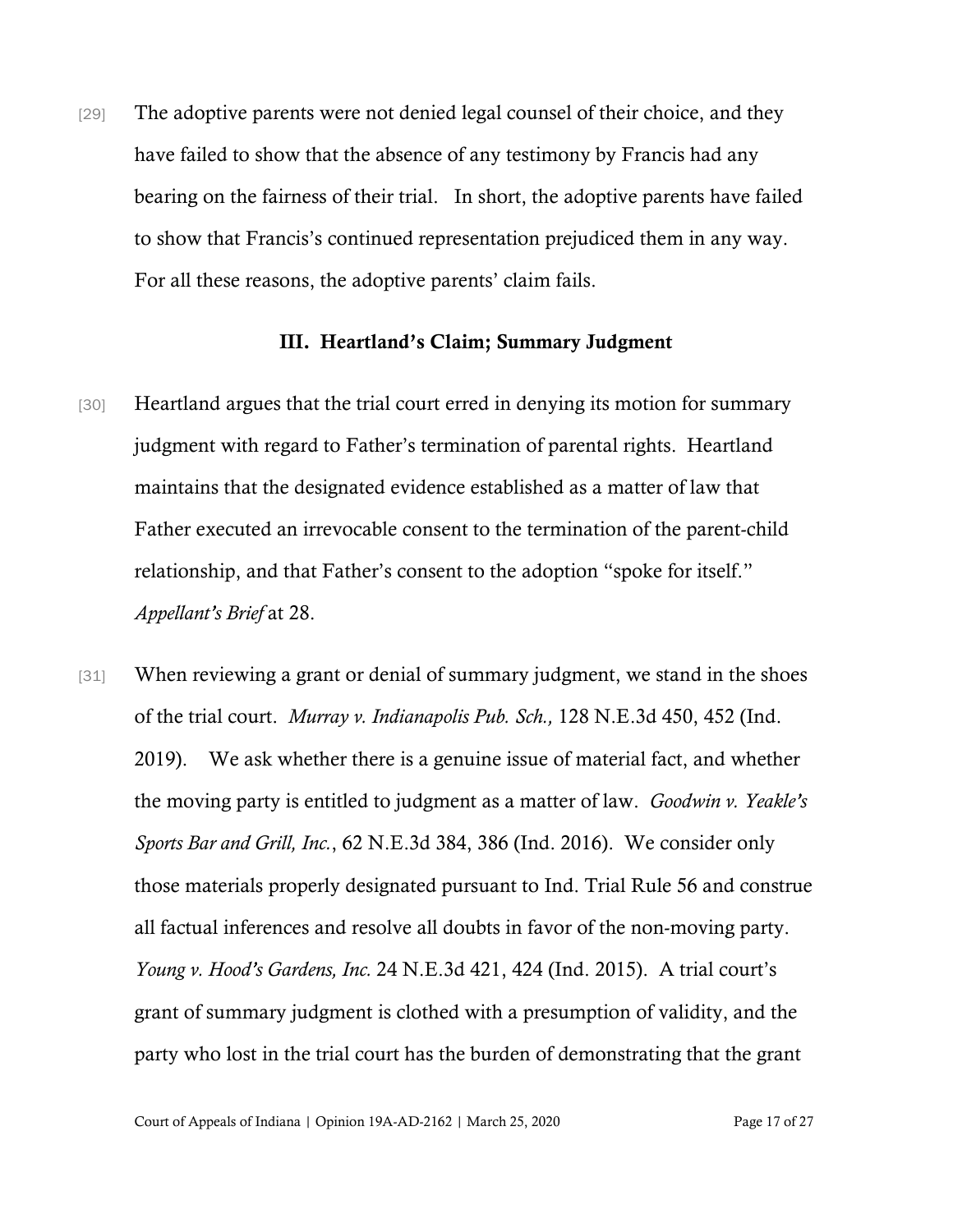of summary judgment was erroneous. *Id.* This court will affirm upon any theory or basis supported by the designated evidence. *Poiry v. City of New Haven*, 113 N.E.3d 1236, 1239-40 (Ind. Ct. App. 2018).

[32] In response to Heartland's motion for summary judgment, Father averred in his affidavit that

> --[T]here were a number of instances where Francis served as a trusted advisor for Father and his family;

--Father did not seek assistance of independent counsel due to Francis's influence;

--he was not aware of any potential conflicts of interest that Francis might have been subjected;

--he did not fully understand the consent forms he signed;

--he did not understand that when he signed the documents he was given by Francis, that there would be nothing he could do from that point forward to avoid the adoption;

--he signed the consent form because Francis recommended that he do so because he believed that Mother wanted him to do so, and because he was concerned about providing for two children.

*Transcript Vol. V* at 15-18.

Court of Appeals of Indiana | Opinion 19A-AD-2162 | March 25, 2020 Page 18 of 27 [33] A facially valid consent to the termination of parental rights is not effective if the execution of the consent was not provided voluntarily. *In re M.R.,* 728 N.E.2d 204, 209 (Ind. Ct. App. 2000), *trans. denied*. In this case, while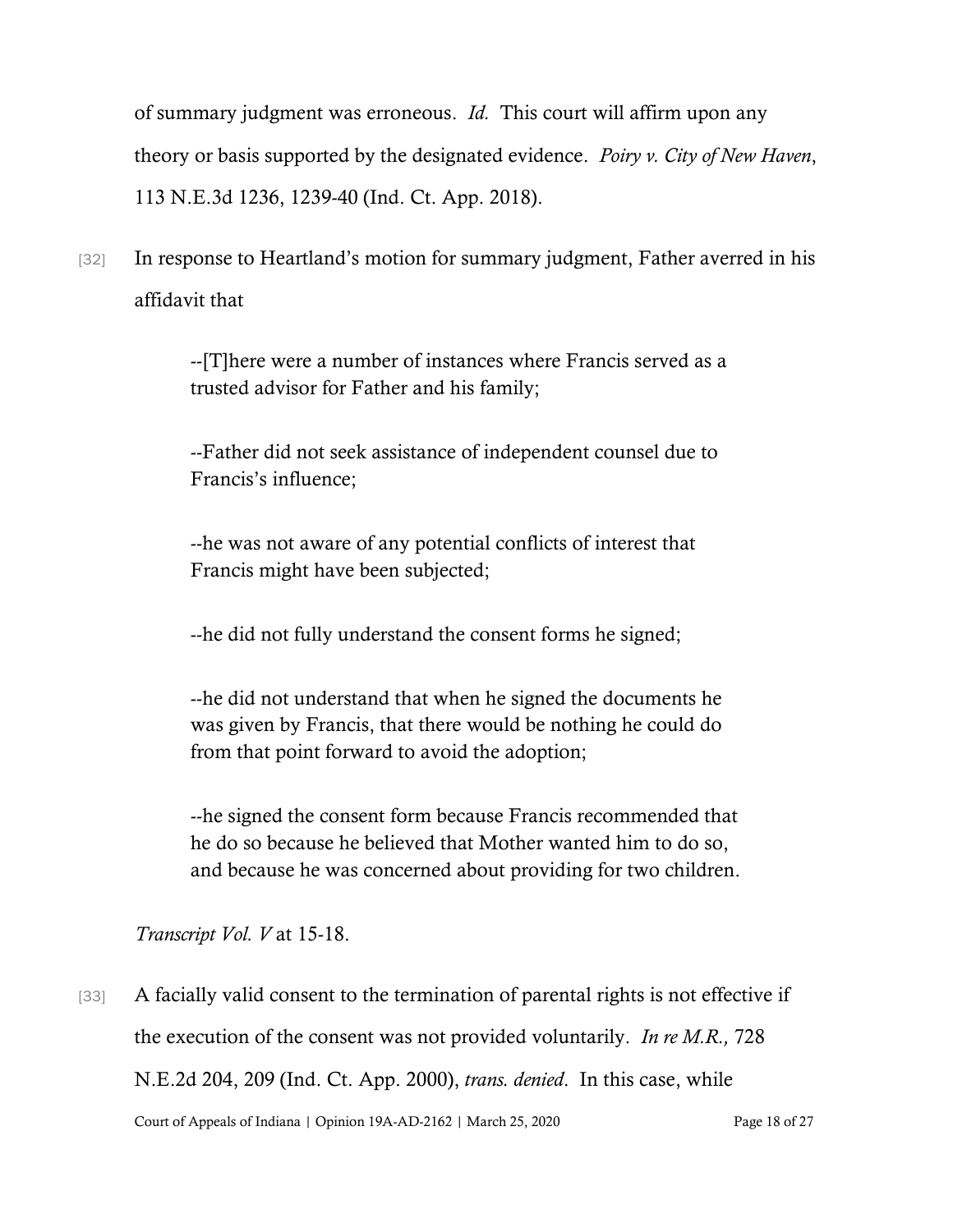Heartland maintains that Father's affidavit eliminates any questions of fact regarding his motivation for consenting to the termination of his parental rights, the averments reflect otherwise. Father's affidavit creates genuine issues of material fact as to whether Father's execution of the consent forms was voluntary or whether they were executed as a result of undue influence, misunderstandings regarding Francis's role in the case, or mistakes of fact as to the effect of the alleged consent. When viewed in the light most favorable to Father, the designated evidence indicates that there were genuine issues of fact regarding the voluntariness of Father's consent to the termination of his parental rights, as well as his consent to the adoption. As a result, the trial court properly denied Heartland's motion for summary judgment.

#### IV. The Birth Parents' Consents and Termination of Parental Rights

- [34] The adoptive parents and Heartland both argue that the trial court erred in determining that the birth parents' consents and Father's termination of parental rights were not voluntary and that its conclusion was not supported by the evidence presented at trial.
- [35] In general, when a trial court enters findings of fact and conclusions of law pursuant to Ind. Trial Rule 52(A) as it did here, we employ a two-tiered standard of review. First, we determine whether the evidence supports the findings and then we will determine whether the findings support the judgment. *In re Adoption of H.N.P.G.,* 878 N.E.2d 900, 903-904 (Ind. Ct. App. 2008), *trans. denied.* We will not set aside the findings or the judgment unless they are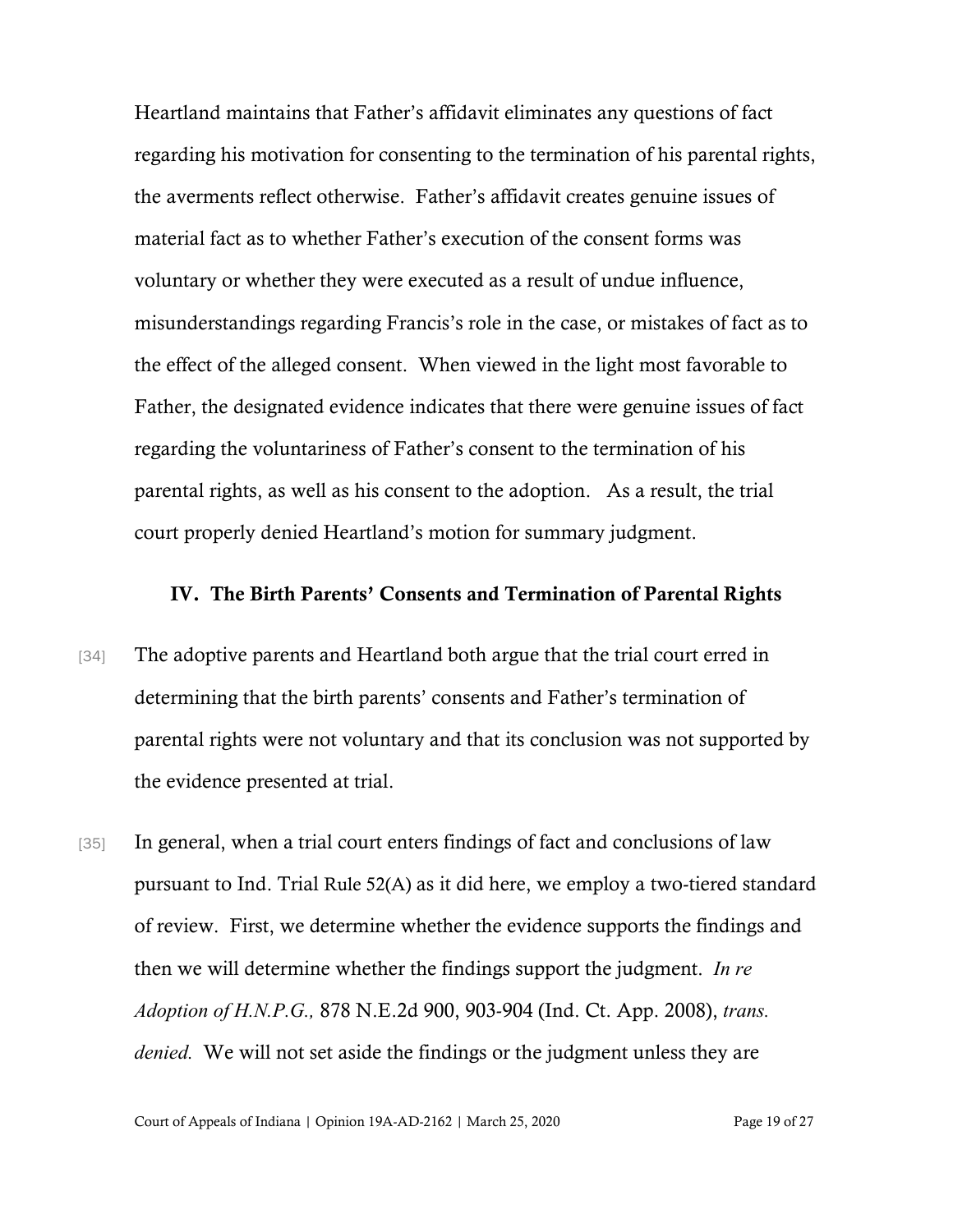clearly erroneous. *Id.* Findings of fact are clearly erroneous if the record is devoid of any evidence or reasonable inferences to support them, while a judgment is clearly erroneous when it is unsupported by the findings of fact and the conclusions relying on those findings. *Id.* Additionally, we will not reweigh the evidence but instead will examine the evidence most favorable to the trial court's decision together with reasonable inferences drawn therefrom to determine whether sufficient evidence exists to sustain the decision. *Id.* 

[36] In addressing the appellants' contentions, we note that the Adoption Code is construed strictly in favor of the rights of biological parents. *In re Adoption of A.S.*, 912 N.E.2d 840, 848 (Ind. Ct. App. 2009), *trans. denied*. That said, Ind. Code § 31-19-9-2(a) sets forth the requirements for the valid execution of a consent to adoption after the birth of a child. The statute provides that "consent to adoption may be executed at any time after the birth of the child, either in the presence of: (1) the court; (2) a notary public or other person authorized to take acknowledgements; or (3) an authorized agent of (A) the department; or (B) a licensed child placing agency." Additionally, for consent to adoption to be valid, the consent must be a "voluntary consent to termination of all parental rights." *In re Adoption of M.P.S.*, 963 N.E.2d 625, 629 (Ind. Ct. App. 2012). It must be "an act of the parent's own volition, free from duress, fraud, or other consent-vitiating factors," consent must be made with "knowledge of the essential facts." *Bell v. A.R.H*, 654 N.E.2d 29, 32 (Ind. Ct. App. 1995). A consent to adoption may be withdrawn not later than thirty days after the consent to adoption is signed if: 1) the court finds, after notice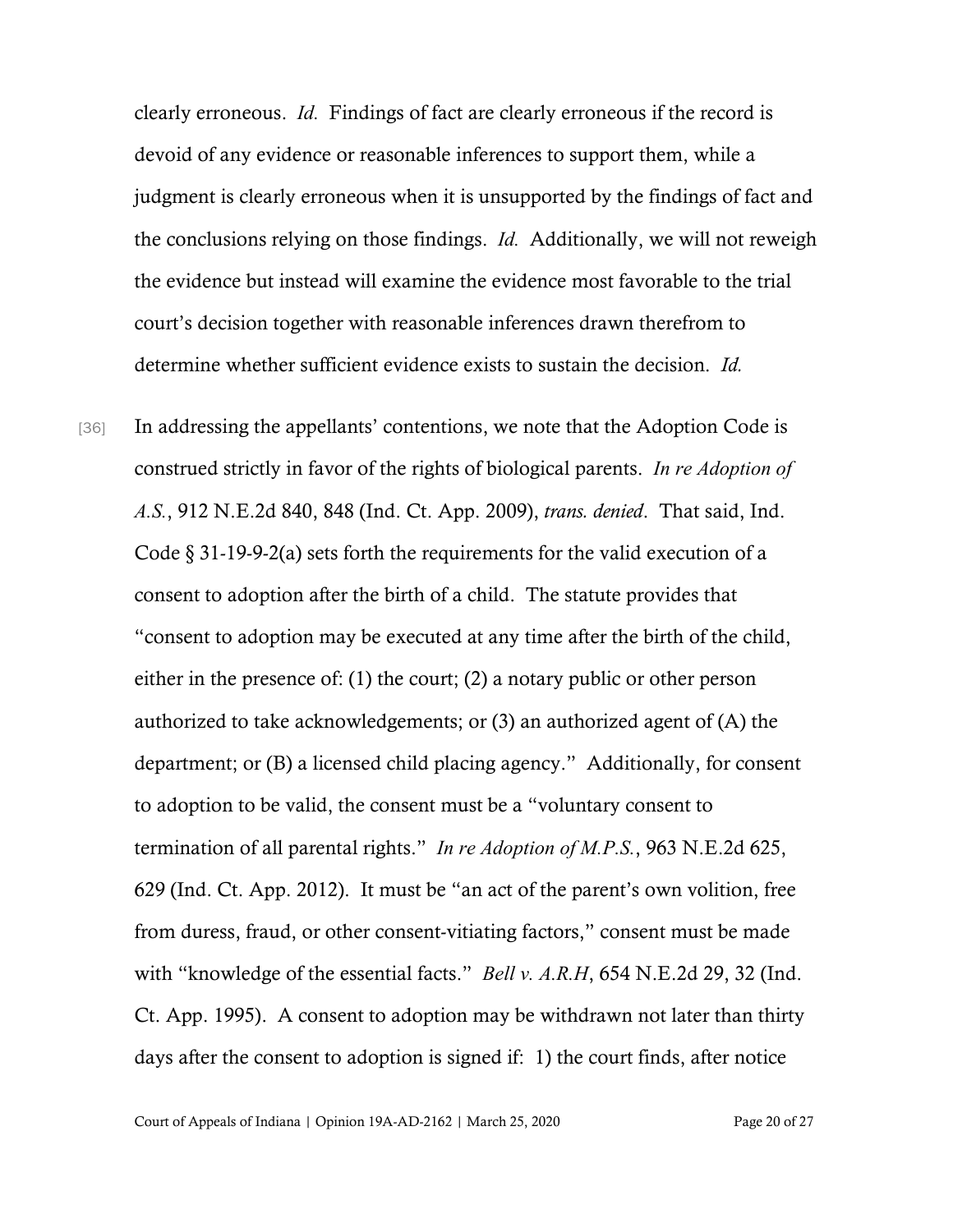and opportunity to be heard afforded to the petitioner for adoption, the person seeking the withdrawal is acting in the best interest of the person sought to be adopted; and 2) the court orders the withdrawal. I.C. § 31-19-10-3(a). The person seeking to withdraw the consent bears the burden of proof by clear and convincing evidence. I.C. § 31-19-10-0.5 and –6. We will not disturb the ruling in an adoption case unless the evidence leads to only one conclusion and the probate court reached an opposite conclusion. *In re Adoption of H.N.P.G.,* 878 N.E.2d at 903*.*

[37] A companion statute, Ind. Code § 31-35-1-6, sets forth the requirements for the valid execution of a consent to voluntary termination of parental rights:

> (a) Except as provided in subsection (c), the parents must give their consent in open court unless the court makes findings of fact upon the record that:

(1) the parents gave their consent in writing before a person authorized by law to take acknowledgments; and (2) the parents were: (A) advised in accordance with section 12 of this chapter; and (B) advised that if they choose to appear in open court, the only issue before the court is whether their consent was voluntary.

(b) If:

(1) the court finds the conditions under subsection (a)(1) and (a)(2) have been met; and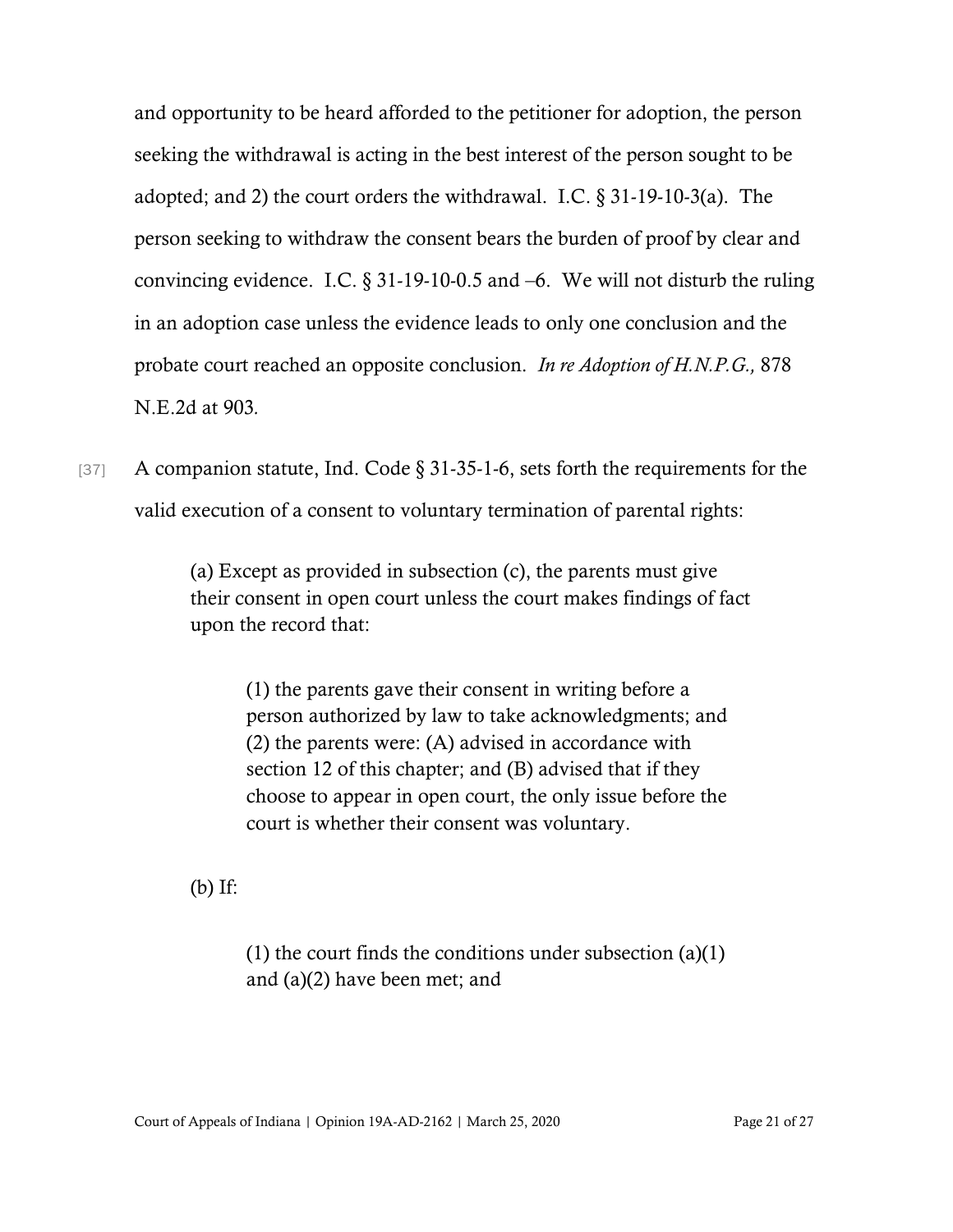(2) a parent appears in open court; a court may consider only the issue of whether the parent's consent was voluntary.

- [38] In support of the claim that the birth parents executed valid and irrevocable consents, Heartland and the adoptive parents rely on *Bell*, where the mother petitioned to withdraw her consents to the adoption of her four children. 654 N.E.2d at 31. The trial court denied the petition, and she appealed, claiming that her consent had not been voluntary. *Id.* at 32. A panel of this court affirmed, finding that the evidence did not lead unerringly to a conclusion opposite the one that the trial court had reached. The evidence revealed that the adoption case worker specifically informed the mother that her adoption consents would be final. *Id.* at 33. Moreover, the mother, who was twentyseven-years old waited nearly seven months to contest the adoption. *Id.*
- [39] Apart from the fact that the instant case is an appeal from an adverse judgment, the circumstances here differ substantially from those in *Bell.* The evidence in this case established that near the end of Mother's pregnancy, Father consulted with his mother and informed her for the first time that Mother was pregnant. His mother directed him to talk with Francis, who was a long-time family friend who had provided a variety of legal services to Father's family through the years.
- [40] Francis offered assistance to the birth parents and immediately gave the birth parents various documents to sign that would begin the adoption process. Frances handed them nearly fifteen different documents to sign over a sixteen-

Court of Appeals of Indiana | Opinion 19A-AD-2162 | March 25, 2020 Page 22 of 27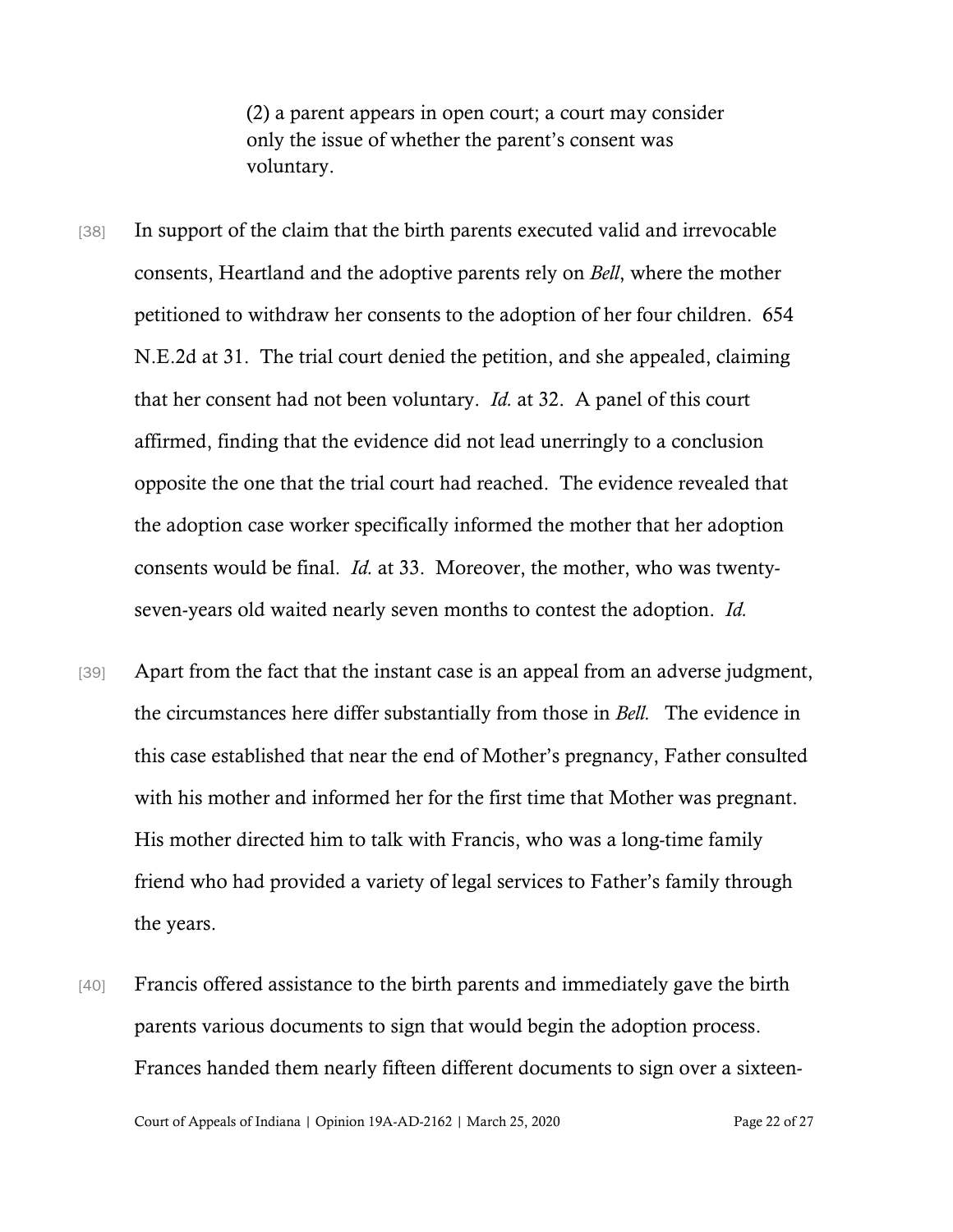day period leading up to the child's birth. When Francis presented Father with the consent form, Father believed that he could withdraw his consent in light of the assurances that Francis had given him. Although Father signed the consent form, Francis did not advise him of the consequences of executing that document.

- [41] Francis consistently provided advice to the birth parents about the adoption procedure and offered to arrange for financial assistance for them. Francis scheduled medical appointments for Mother, accompanied her to several of them, and instructed the birth parents about becoming eligible for Medicaid. Francis advised the birth parents about achieving emancipation for Mother, and he drafted an agreed entry of emancipation. Francis also arranged meetings between the adoptive and birth parents and instructed Father about how to act while he was in those meetings, including a text that stated "[d]on't be afraid to let them take you to dinner or go play in the park." *Transcript Vol. V* at 232. He encouraged Mother to invite K.F. to her medical appointments and offered to arrange counseling sessions for Mother.
- [42] Although Francis's representation of the adoptive parents was stated on the consent forms, he did not provide any explanation of the consequences of that representation to the birth parents. Moreover, Francis never told the birth parents that they could or should consult with independent legal counsel. The birth parents believed throughout the adoption process that Francis was representing them.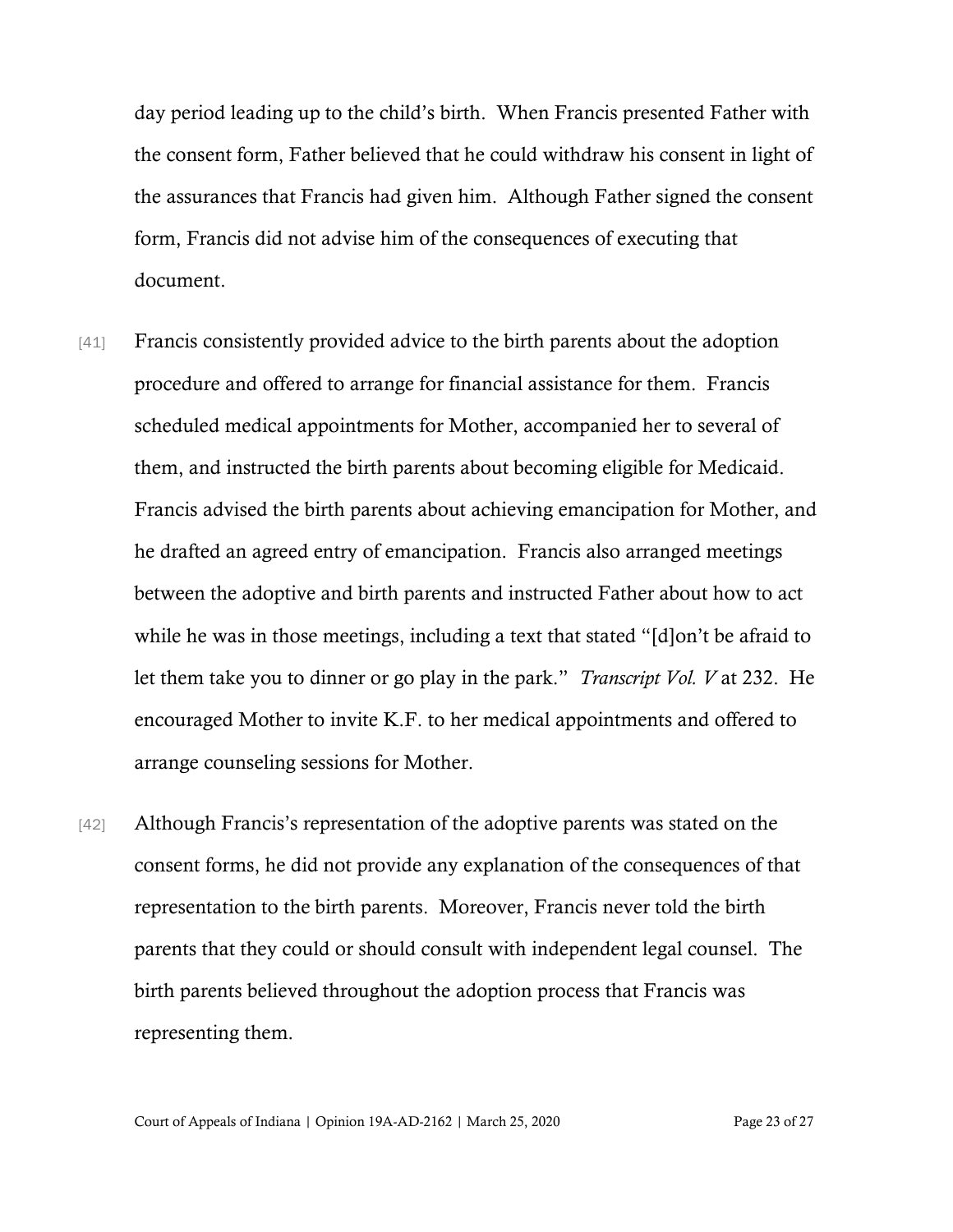- [43] Francis also misadvised Father that if he "wanted to stop [the adoption] at any time, we could." *Transcript Vol. III* at 83. Mother testified that Francis told her and Father that "we could get him back, but it would just be hard and difficult to get him back." *Transcript Vol. II* at 139. The birth parents consistently relied on Francis to instruct them about what to do and how to proceed during the adoption proceedings. Rather than directing Father to an attorney who could advise Father about all available options, Francis steered the birth parents toward adoption. Francis's relationship with Father's family rendered him particularly influential.
- [44] The evidence further established that when Mother signed the consent forms and other documents at the hospital, she "felt pressured and just wanted to stop feeling that way." *Id.* at 142. Mother also felt that "everyone was . . . on the opposite side of [her]." *Transcript Vol. III* at 47. Additionally, Father's actions after the child was born demonstrate that he did not understand the ramifications of his signatures on the forms because he believed that Francis could stop the adoption.
- [45] Dr. Finn testified at trial that adolescents are more susceptible to undue influence by those who may be viewed as influential, powerful, or in a position of authority. The hospital nurses and attorneys were authority figures, and Mother reasonably believed that they did not want her to disappoint the adoptive parents.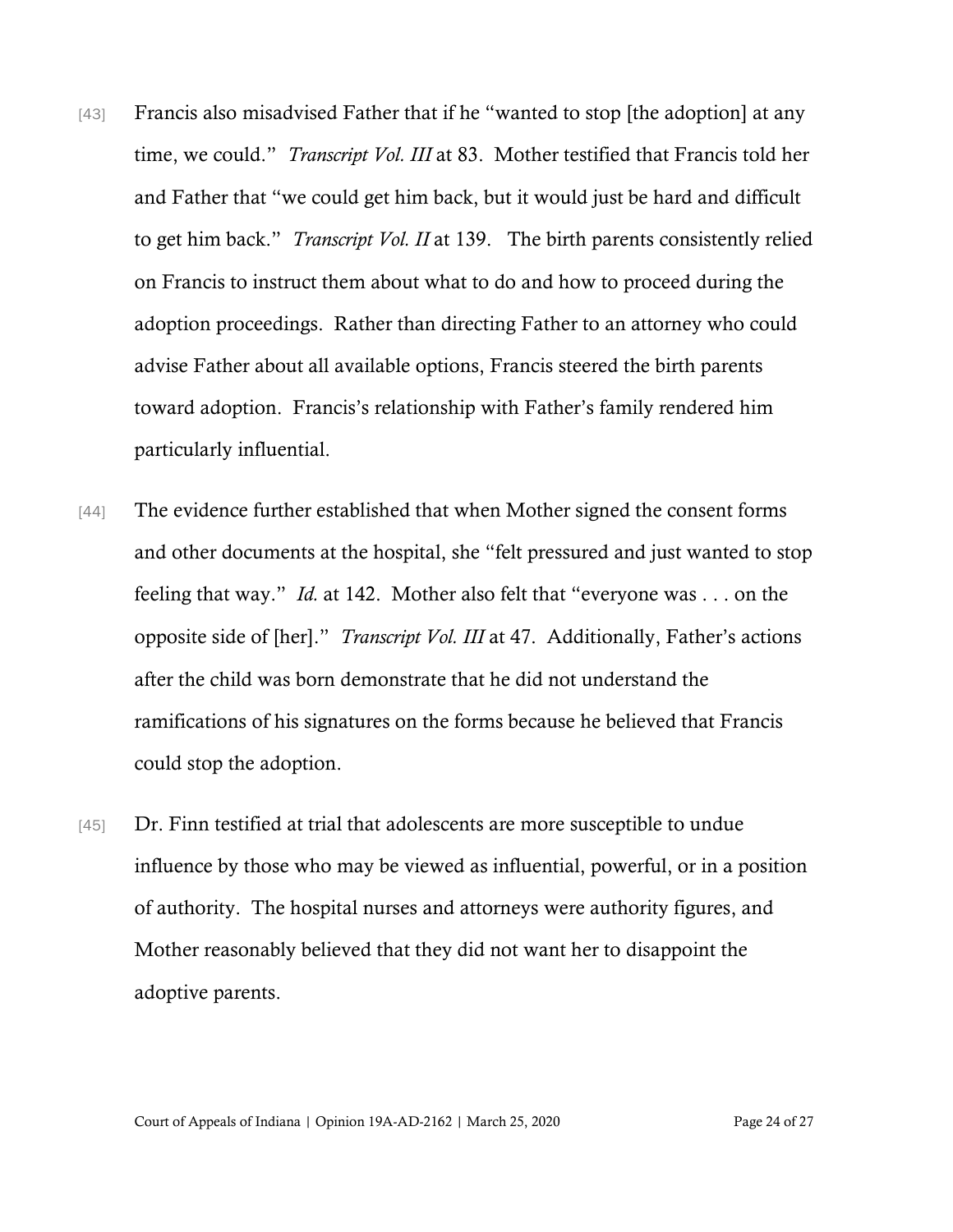- [46] We also reject the adoptive parents' reliance on *Matter of Adoption of Hewitt*, 396 N.E.2d 938 (Ind. Ct. App. 1979), where we affirmed the trial court's denial of an eighteen-year-old mother's petition to withdraw her consent. The birth mother in *Hewitt* executed a consent two days after her baby was born and sought to withdraw that consent ten days later. *Id.* at 939. Mother claimed that her consent was involuntary because she had been shamed by her family and had received the wrong advice from her obstetrician about her ability to change her mind about the adoption. *Id.* at 942.
- [47] In affirming the trial court, we determined that the biological mother "failed in her burden to establish that the evidence at trial led to but one conclusion and the court reached the opposite conclusion," noting the high burden that must be overcome on appeal. *Id.* Additionally, the biological mother did not claim that she was ignorant of the import and/or consequences of her execution of the consent. To the contrary, the evidence established that the biological mother was advised on two separate occasions of the consequences of the consent and the rights that she was relinquishing by consenting to the adoption. *Id.* Also, unlike the birth mother here, who was sixteen years old with a limited education, the birth mother in *Hewitt* was an eighteen-year-old adult who graduated from high school with a "B" average. Moreover, there was no suggestion in *Hewitt* that the adoptive parents' legal counsel had any preexisting relationship with the biological parents, or that there was any issue about who the attorney was representing.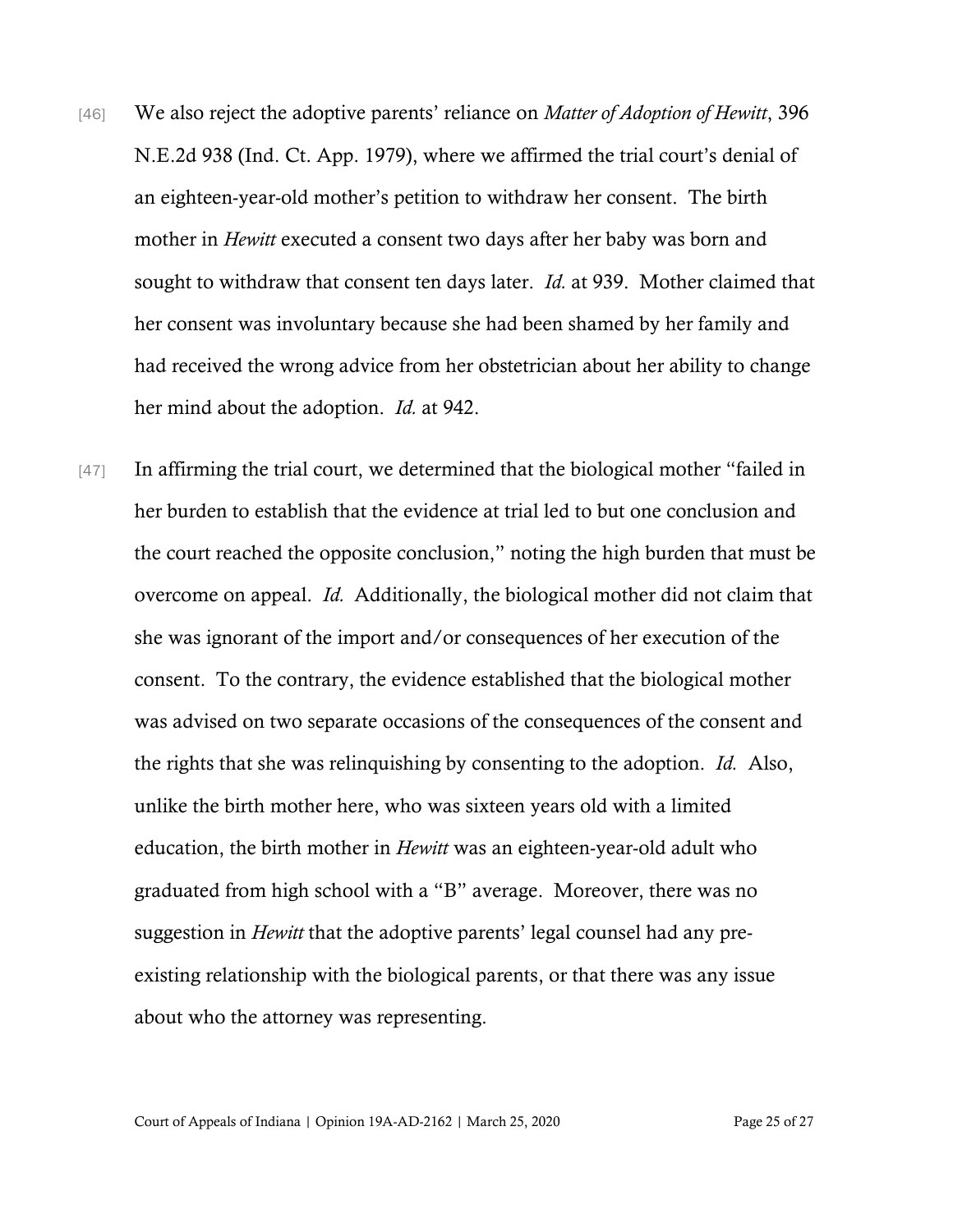- [48] Unlike *Bell* and *Hewitt,* we find this court's opinion in *In re Adoption of M.P.S., Jr.,* 963 N.E.2d 625, 630 (Ind. Ct. App. 2012) instructive. In *M.P.S.*, a panel of this court found that a birth mother's signed consent to an adoption without knowledge of the essential facts was not voluntary. *M.P.S.* involved a mother who executed a consent under the mistaken belief that it could later be revoked. *Id.* at 629-30. Mother signed the consent in the presence of the adopting party's attorney, who informed her that consent was "permanent in nature" but that the parents could "take them back within a certain period of time." *Id.* at 629. The attorney also explained that "nothing was going to be final for a period of time" and "if there was any problems if anybody needs to change anything contact my office or we are going to get this filed quickly and so you can also contact the court." *Id.*
- [49] Based in part on these erroneous legal statements by counsel, the birth mother challenged the voluntariness of her consent. *Id.* at 626. The trial court denied her request. *Id.* We reversed the trial court, finding that the birth mother did not act "voluntarily" and her alleged consent to the adoption was invalid. *Id.* at 632. We observed that "[e]ven if we assume that Mother's execution of the consent was not a product of threats and coercion, her consent is nevertheless involuntary where she was assured it was revocable and she did not intend to relinquish contact with her child." *Id.*
- Court of Appeals of Indiana | Opinion 19A-AD-2162 | March 25, 2020 Page 26 of 27 [50] Here, it was reasonable for the trial court to conclude that the birth parents' consents in this case were not voluntary, as they both lacked critical and necessary facts that pertained to the impending adoption. Moreover, the